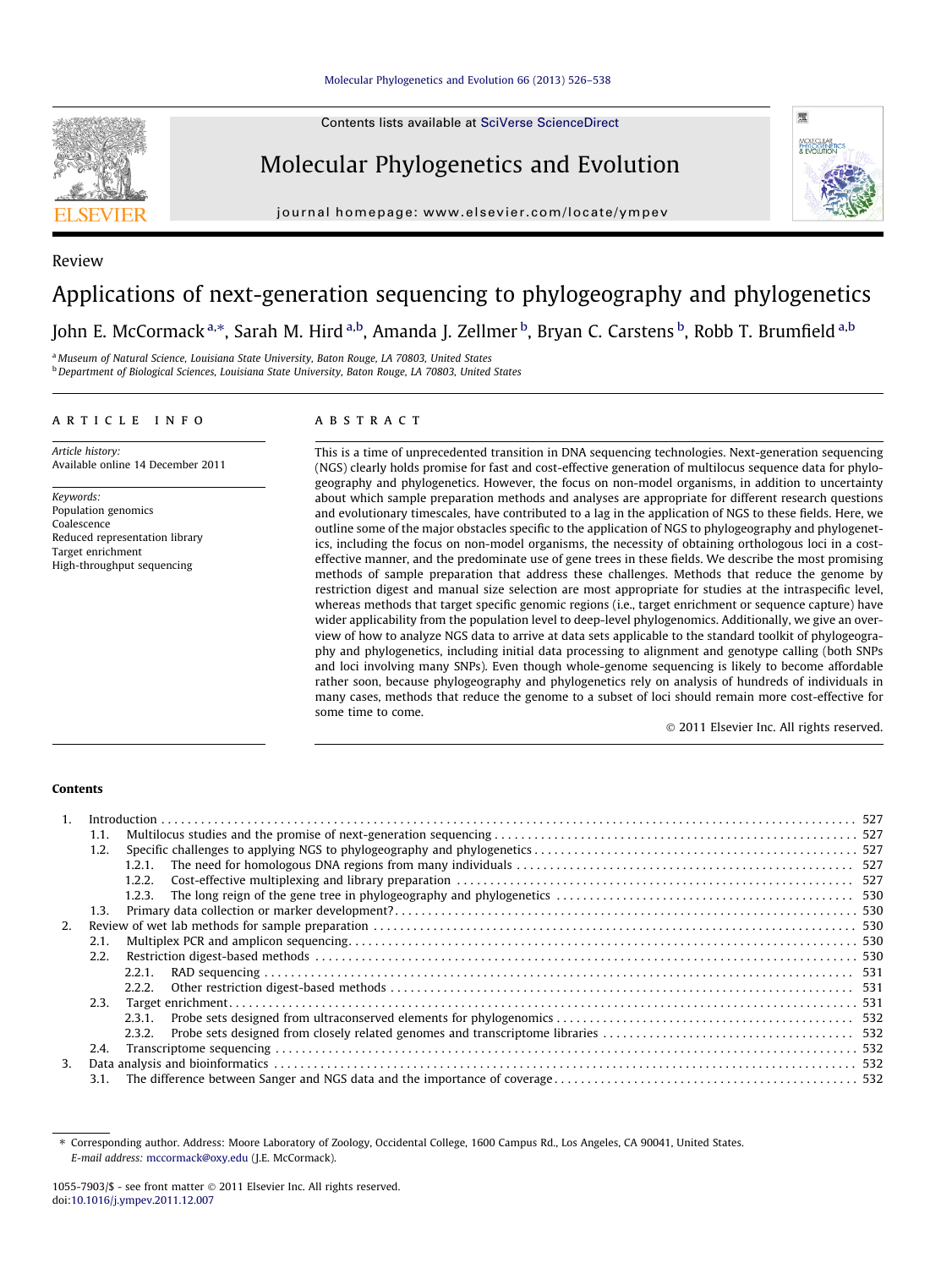## 1. Introduction

#### 1.1. Multilocus studies and the promise of next-generation sequencing

Using multiple loci to infer population and species histories has become the baseline in phylogeography and phylogenetics. Although these two fields came to the multilocus approach for different historical reasons (see [Brito and Edwards, 2008](#page-10-0)), multilocus studies in both fields benefited from decreasing costs of DNA sequencing in the last three decades. More recently, statistical phylogeography ([Knowles, 2009](#page-10-0)) and the emerging species-tree paradigm of phylogenetics ([Edwards, 2009](#page-10-0)) provided convincing theoretical arguments for incorporating information from multiple loci into estimates of population and species history to account for random variation in patterns of gene inheritance (i.e., coalescent stochasticity). The practical outcome of these developments is that most practitioners of phylogeography and phylogenetics have spent a significant portion of their time in the last decade developing and screening molecular markers suitable to their study system and appropriate to their evolutionary timescale of interest.

Even with the increasing availability of molecular markers for non-model organisms ([Edwards, 2008; Thomson et al., 2010\)](#page-10-0), the process of data generation for a multilocus study is laborious. In the fast-moving field of molecular biology, it seems ever more unjustifiable to embark on the lengthy process of screening loci for variability (assuming primers already exist), amplifying and sequencing DNA for each sample at each locus, and phasing nuclear data via computation or cloning. Researchers of phylogeography and phylogenetics have understandably looked toward next-generation sequencing (NGS) with great interest as a potential means to condense the many steps of multilocus data generation for nonmodel organisms into a more time-efficient and cost-effective process ([Ekblom and Galindo, 2010; Lerner and Fleischer, 2010](#page-10-0)).

Despite this obvious potential, NGS has been slow to take root in phylogeography and phylogenetics compared to other fields like metagenomics and disease genetics [\(Mardis, 2008\)](#page-11-0). We suggest that this lag has been caused by four specific aspects of phylogeographic and phylogenetic research: the predominant focus on non-model organisms, the need for sequencing large numbers of samples per species, the lack of consensus regarding library preparation protocols for particular research questions, and the transitional state of the technology (whole-genome data are still neither cost-effective, nor even desirable for phylogeography and phylogenetics, but are paradoxically easier to collect). Consequently there are as yet relatively few published papers where NGS has been used to generate the kind of phylogeographic or phylogenetic data sets that appear in Molecular Phylogenetics and Evolution.

The purpose of this review is to address the specific challenges of applying NGS to phylogeography and phylogenetics of nonmodel organisms and to highlight emerging methods of sample preparation and data analysis that MPE's readers may find useful. We will not focus on uses of NGS for ecological genomics or adaptive divergence because these topics have been reviewed in detail elsewhere [\(Stapley et al., 2010; Rice et al., 2011](#page-11-0)). Rather, we focus on uses of NGS to reconstruct evolutionary and demographic history from the level of populations to species. We briefly touch on the steady convergence of phylogeography with ecological genomics in the section on future directions.

## 1.2. Specific challenges to applying NGS to phylogeography and phylogenetics

There are two substantial challenges to empirical researchers wishing to collect sequence data using NGS: sample preparation and bioinformatics. Here and in Section 2, we address the former, while we devote Section 3 to the latter.

#### 1.2.1. The need for homologous DNA regions from many individuals

Phylogeography and phylogenetics require homologous genomic regions from multiple individuals to infer gene genealogies and phylogenetic trees. Using traditional Sanger DNA sequencing methods, the process of generating overlapping genomic regions is highly targeted and straightforward, involving primer design followed by PCR for each individual at each locus. With NGS, DNA is not necessarily enriched for a single locus via PCR-based amplification, although this is one possible application, but for many loci through a variety of methods involving reduction of the size of the genome [\(Table 1;](#page-2-0) [Fig. 1](#page-3-0)). Unlike with Sanger sequencing, with many NGS methods, there is less control over exactly what regions of the genome are sequenced. The trade-off is that the number of targets (and the number of reads associated with each target) is increased by orders of magnitude. Genomic DNA (gDNA) must be prepared in advance to contain orthologous regions among individuals, preferably without requiring hundreds to thousands of PCRs. The need to reduce the genome to overlapping subsets might become unnecessary as it becomes cost-effective to sequence whole genomes for hundreds of individuals and once the theory and analysis of full-genome data is better developed (see Section 4); however, for the time being the issue of how to reduce the genomes of many individuals to orthologous fragments remains a significant obstacle to incorporating NGS methods into phylogeography and phylogenetics. In Section 2 and [Table 1](#page-2-0), we discuss different wet lab methods for genomic reduction, including those that select expressed genes, random fragments from throughout the genome, and other targeted regions.

#### 1.2.2. Cost-effective multiplexing and library preparation

The second challenge is that using NGS for phylogeography and phylogenetics is only cost-effective if many individuals can be combined (multiplexed) in the same sequencing run and the costs subdivided among many samples [\(Glenn, 2011](#page-10-0)). Multiplexing involves the application of short identifying DNA sequences (called ''indexes'', ''barcodes'', or the term we will use here – ''tags'') that are incorporated into the DNA fragments either by PCR [\(Binladen](#page-10-0) [et al., 2007](#page-10-0)) or ligation ([Meyer et al., 2008](#page-11-0)). These tags identify an individual prior to pooling with other tagged samples [\(Craig](#page-10-0) [et al., 2008\)](#page-10-0). Sequences are later sorted with bioinformatics. The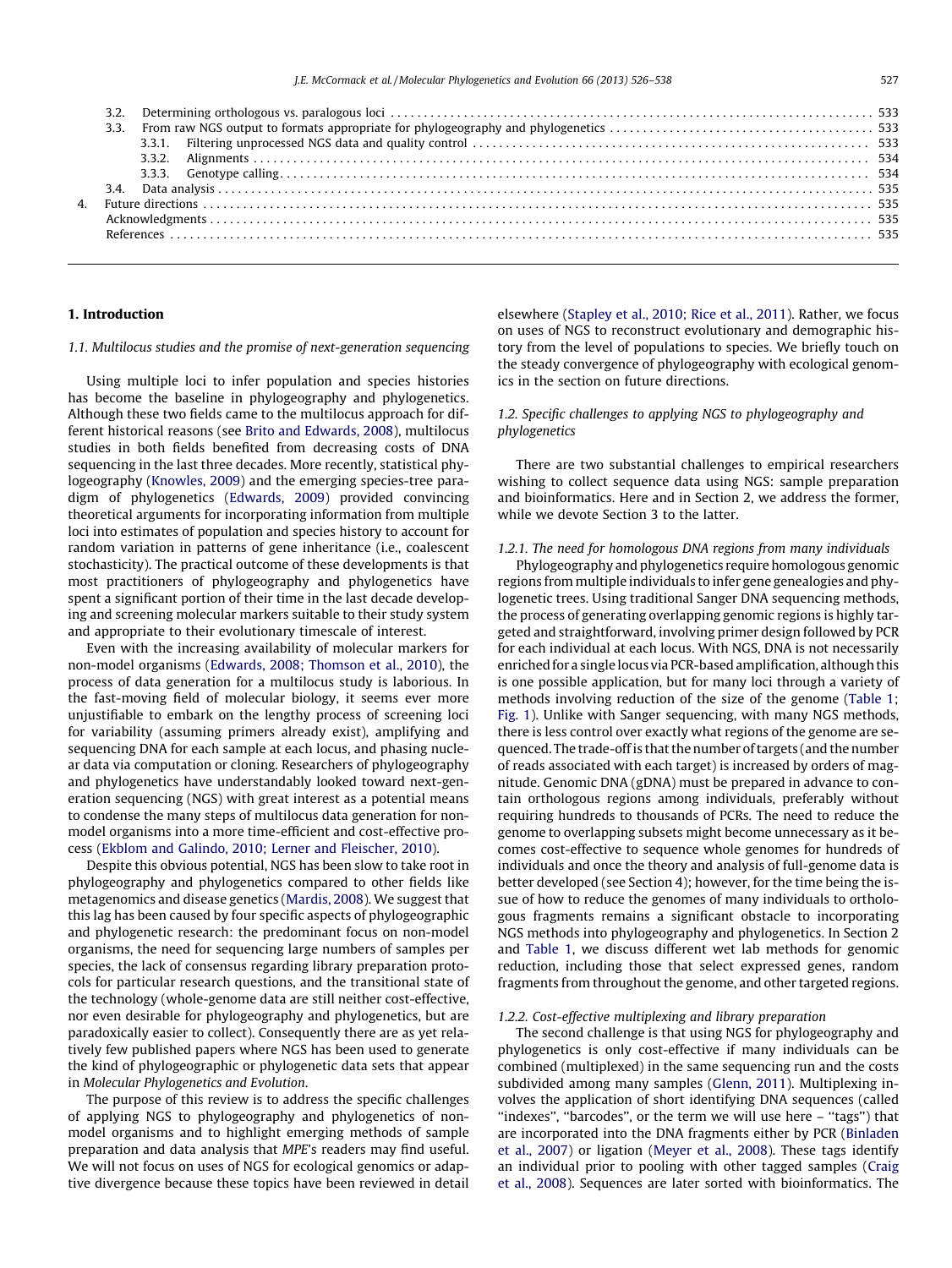# Methods of sample preparation for using NGS in phylogeography and phylogenetics.

<span id="page-2-0"></span>

| Method                 | Other names or variants                                                                                                                                          | Literature method                                                                                                                                 | Literature examples                                                                                                                                                                                                                                                                                                                                                | Benefits                                                                                                                                                                                                        | <b>Drawbacks</b>                                                                                                                                                                        | Best application                                                                |
|------------------------|------------------------------------------------------------------------------------------------------------------------------------------------------------------|---------------------------------------------------------------------------------------------------------------------------------------------------|--------------------------------------------------------------------------------------------------------------------------------------------------------------------------------------------------------------------------------------------------------------------------------------------------------------------------------------------------------------------|-----------------------------------------------------------------------------------------------------------------------------------------------------------------------------------------------------------------|-----------------------------------------------------------------------------------------------------------------------------------------------------------------------------------------|---------------------------------------------------------------------------------|
| Amplicon<br>sequencing | Multiplex PCR, parallel<br>tagged sequencing                                                                                                                     | Binladen et al. (2007),<br>Meyer et al. (2008),<br>Tewhey et al. (2009b)                                                                          | Chan et al. (2010), Griffin et al.<br>$(2011)$ , Gunnarsdóttir et al. $(2011)$ ;<br>Morin et al. (2010), Parks et al. (2009)                                                                                                                                                                                                                                       | Highly targeted. Results in nearly<br>complete data matrices. Needed<br>coverage easy to calculate.<br>Circumvents individual sequencing<br>reactions and phasing nuclear loci<br>compared to Sanger sequencing | Requires PCR of each individual at<br>each locus                                                                                                                                        | Small- to medium-<br>scale projects<br>targeting a limited<br>number of genes   |
| Restriction-digest     | Double-digest genome<br>reduction, RAD sequencing<br>(RAD-seq), complexity<br>reduction of multilocus<br>sequences (CRoPS),<br>Genotyping by Sequencing<br>(GBS) | Baird et al. (2008),<br>Davey et al. (2011)                                                                                                       | Andolfatto et al. (2011), Amaral et al.<br>(2009), Bers et al. (2010), Emerson<br>et al. (2010), Gompert et al. (2010),<br>Hohenlohe et al. (2011), Hyten et al.<br>(2010a,b), Kerstens et al. (2009),<br>Ramos et al. (2009); Sánchez et al.<br>(2009); Van Orsouw et al. (2007); Van<br>Tassell et al. (2008), Wiedmann et al.<br>(2008); Williams et al. (2010) | Broad, random genomic sampling of<br>thousands of independent genomic<br>regions. Requires no prior genomic<br>resources whatsoever                                                                             | Reproducibility and throughput may<br>be limited by gel extraction step. Not<br>targeted, thus coverage can be<br>difficult to estimate. Null alleles could<br>skew diversity estimates | Intraspecific studies of<br>recent divergence                                   |
| Target enrichment      | Sequence capture, targeted<br>resequencing, primer<br>extension capture (PEC)                                                                                    | Albert et al. (2007),<br>Gnirke et al. (2009),<br>Hodges et al. (2007),<br>Okou et al. (2007),<br>Tewhey et al. (2009a),<br>Maricic et al. (2010) | Briggs et al. (2009; Faircloth et al.<br>in press)                                                                                                                                                                                                                                                                                                                 | Rapid collection of thousands of loci<br>without individual PCR                                                                                                                                                 | Requires some prior genomic<br>knowledge, but not necessarily a<br>sequenced genome                                                                                                     | Phylogenomics at<br>taxonomic levels<br>above at and above<br>the species level |
| Transcriptome          | RNA-seq                                                                                                                                                          | Morin et al. (2008);<br>Marioni et al. (2008)                                                                                                     | Barbazuk and Schnable (2011),<br>Cánovas et al. (2010), Chepelev et al.<br>(2009); Geraldes et al. (2011),<br>Hittinger et al. (2010)                                                                                                                                                                                                                              | Can leverage data from expression<br>studies                                                                                                                                                                    | Skewed read distributions can<br>outstrip coverage, making it difficult<br>to find orthologous loci                                                                                     | Leveraging existing<br>cDNA libraries                                           |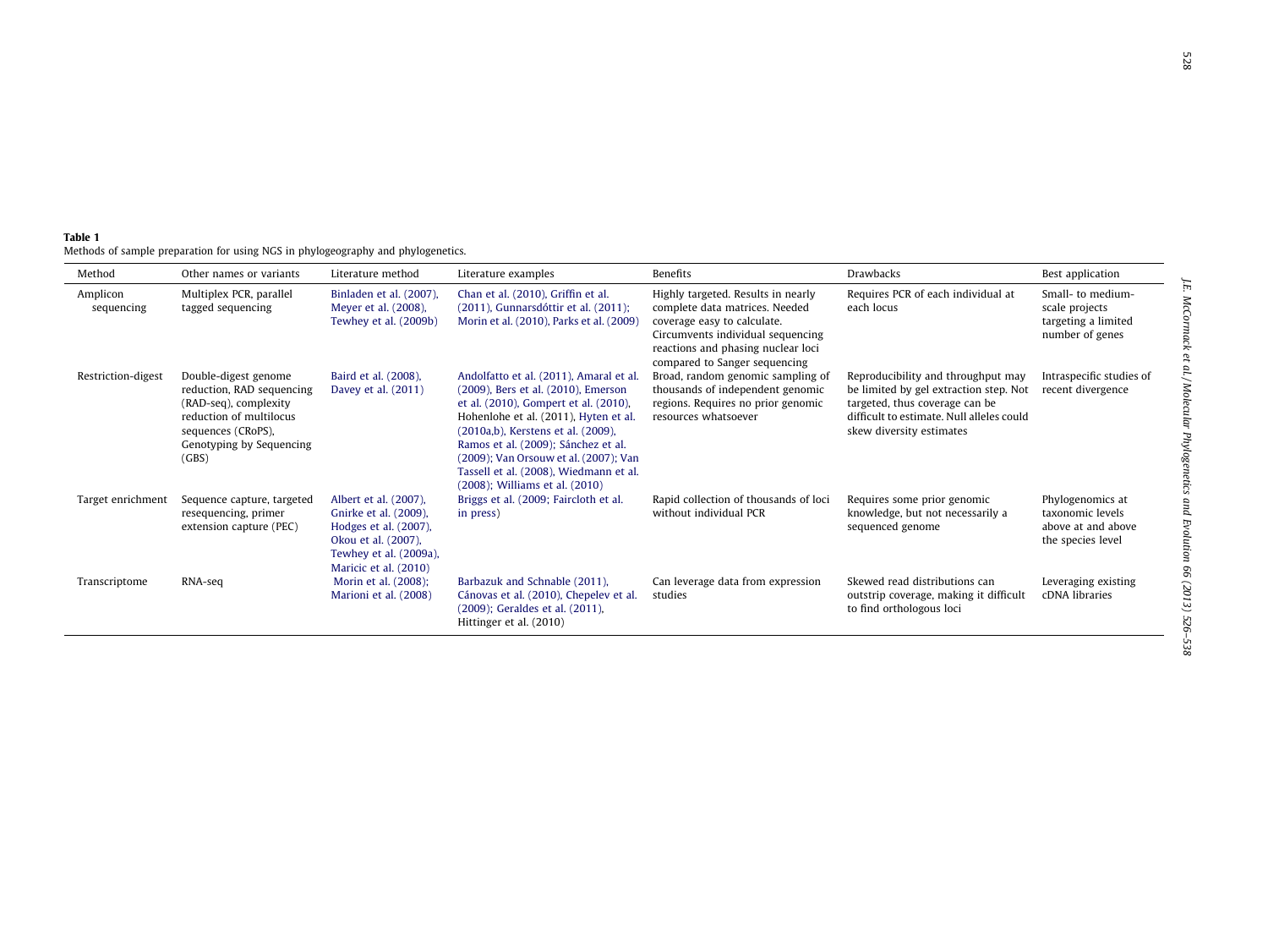

Fig. 1. Basic methods of sample preparation for NGS. (a) amplicon sequencing in which PCR products are tagged and pooled for NGS, resulting in a largely complete data matrix; (b) restriction-digest based methods, where genome reduction occurs by manual size selection. Note that mutations in the restriction site (as in individual 2) will result in a null allele; (3) target enrichment, in which probes ''catch'' gDNA, which is then pooled for NGS. The hybridization of probe to gDNA is robust to some variation, but mismatch or missing loci (show in individual 2) can result in missing data.

<span id="page-3-0"></span>most desirable tag sequences are those that are as short as possible while still being multiple base pairs away from other tags in the pool so that reads with sequencing errors in the tag sequence can still be allocated to the proper sample ([Hamady et al., 2008\)](#page-10-0). Simple methods for hierarchical tagging [\(Neiman et al., 2011\)](#page-11-0) expand the possible number of pooled samples from hundreds to thousands.

NGS also requires platform-specific, often proprietary adaptor sequences to be incorporated into DNA fragments (this step is called library preparation and often occurs in conjunction with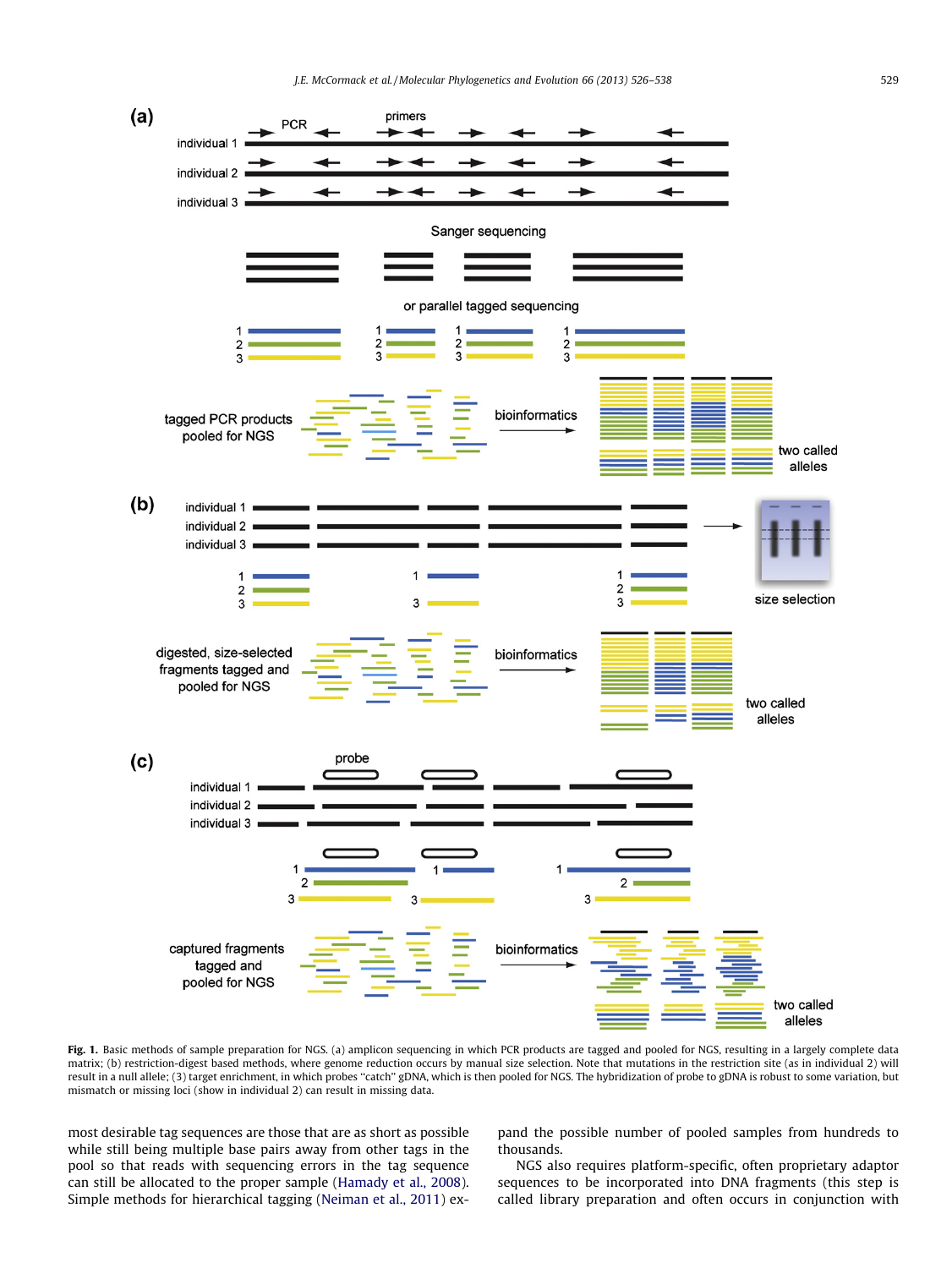tagging). These adaptor sequences provide priming sites or hybridization targets for sequencing, depending on the NGS platform (e.g., linkers A and B for Roche 454 pyrosequencing or adaptors P1 and P2 for Illumina sequencing-by-synthesis). Incorporating both tags and adaptors to template DNA can be expensive if proprietary kits are used (e.g., Nextera™ kits list price at \$2200 for 20 samples). A recent review calculated that library preparation was 10 times more expensive per sample than the sequencing itself [\(Glenn, 2011\)](#page-10-0). In Section 2, we mention options for more cost-effective library preparation if they are available.

## 1.2.3. The long reign of the gene tree in phylogeography and phylogenetics

Another issue is the historical importance of utilizing gene trees in phylogeography and phylogenetics [\(Brito and Edwards, 2008\)](#page-10-0), and the preeminence of coalescent-based analytical methods that either require, or are currently best utilized, in concert with gene trees ([Kuhner, 2009; Liu et al., 2009a; Pinho and Hey, 2010\)](#page-11-0). At present, gene trees are most robustly inferred from loci with high information content, for example, a non-recombining locus containing a series of linked SNPs. Individual SNPs, on the other hand, have low information content on a per-locus basis and have been used predominately with classification methods such as Structure ([Pritchard et al., 2000](#page-11-0)) and principal components analysis (e.g., [Novembre et al., 2008](#page-11-0)), although more versatile analyses are emerging (see below). While distance-based genealogies and phylogenies can be built from unlinked SNPs (e.g., [Emerson et al.,](#page-10-0) [2010\)](#page-10-0), this ignores models of molecular substitution and probabilistic tree-searching algorithms that have led to more robust phylogenetic inference in the last several decades.

The practical problem is that most existing NGS technologies (e.g., Illumina) produce short reads and therefore are best suited for generating SNPs, not whole loci featuring many linked SNPs. This has limited the application of NGS data with respect to the standard analytical tool kit of phylogenetics and phylogeography. Certainly, this problem will resolve itself as NGS platforms converge on longer reads, and with the advent of third generation sequencing platforms (e.g., PacBio, Ion Torrent, Starlight). It is also possible that new analytical techniques will reduce our dependence on genes trees [\(Bryant et al., 2011; Naduvilezhath et al.,](#page-10-0) [2011; Sirén et al., 2011](#page-10-0)). Until then, methods that can generate data amenable to gene-tree analysis will be preferred in phylogeography and phylogenetics. We point out which methods work well with gene trees versus those that generate unlinked SNPs.

#### 1.3. Primary data collection or marker development?

A major consideration from the perspective of time investment is whether NGS data are amenable for use as primary data (e.g., [Emerson et al., 2010\)](#page-10-0) rather than being used to develop markers for later sequencing/genotyping (e.g., [Williams et al., 2010](#page-12-0)). Downstream genotyping could still utilize high-throughput technologies, such as a SNP chip ([Wang et al., 1998; Lipshutz et al., 1999; Buetow](#page-12-0) [et al., 2001; Decker et al., 2009](#page-12-0)), or it could follow the more conventional route of primer design followed by individual PCR. The problem is that, unlike with Sanger sequencing, which is highly targeted to individual amplicons, NGS occurs on a pooled sample of amplicons. Although the researchers can make some decisions that influence which fragments of the initial pool are sequenced with sufficient coverage (e.g., the number of samples/individuals), pooled NGS sequencing is also subject to many stochastic factors, such as PCR bias and unequal sample pooling, which can result in patchy data matrices with large amounts of missing data. Methods that allow more even distribution of sequencing, such as PCRless library preparation ([Kozarewa et al., 2009](#page-11-0)), will ameliorate this problem to some degree, but stochasticity in coverage will likely still play a larger role in NGS methods than in Sanger sequencing. In Section 3, we discuss some factors relating to the use of NGS results as primary data, such as coverage and analytical methods that permit missing data.

#### 2. Review of wet lab methods for sample preparation

There are several existing reviews of different NGS sequencing platforms and chemistries [\(Shendure and Ji, 2008; Glenn, 2011\)](#page-11-0), so we discuss platform-specific details sparingly. The major difference for the purpose of this review is between platforms that produce fewer longer reads ( $\sim$ 400–800 bp, 454 Titanium) versus those that produce orders of magnitude more short reads  $(\sim 70-200$  bp, Illumina HiSeq).

### 2.1. Multiplex PCR and amplicon sequencing

Perhaps the most straightforward application of NGS to phylogeography and phylogenetics is amplicon sequencing, or NGS sequencing of PCR products that have already been generated by Sanger sequencing ([Fig. 1a](#page-3-0)). When multiple loci for an individual are tagged and pooled with tagged loci of other individuals, this method is called parallel tagged sequencing ([Meyer et al., 2008\)](#page-11-0). Benefits over typical Sanger sequencing include faster sequencing time and one-step phasing of nuclear DNA (because NGS results are single-stranded). Parallel tagged sequencing, however, does not remove the process of PCR for each individual at each locus, which can be the most onerous part of a multilocus phylogeographic study. An alternative to multiple PCRs is multiplex PCR methods with multiple primer pairs, but this approach has several limitations (described in [Mamanova et al., 2009\)](#page-11-0) including biased representation of some products as well as chimeric DNA sequences. Some promising alternatives have emerged, such as microdroplet PCR ([Tewhey et al., 2009b\)](#page-11-0), where millions of PCR reactions occur in picoliter-sized droplets before being pooled together, and the 96.96 Dynamic Array<sup>™</sup> by Fluidigm [\(Seeb et al., 2009; Smith](#page-11-0) [et al., 2011](#page-11-0)), which allows 96 primer combinations to be used on 96 samples (9216 total PCR reactions) using a plate-based nanofluid technology. These methods circumvent some of these challenges of multiplex PCR by ensuring that each primer combination is amplified separately (albeit in parallel), but thus far they have been little applied to phylogeography, so their ease-of-use and cost-effectiveness, though promising, is difficult to gauge.

Parallel tagged sequencing may be the most cost-effective method for small to medium-sized projects with few loci that amplify well across individuals (e.g., [Griffin et al., 2011\)](#page-10-0). For this reason, it has been used effectively in phylogenetic studies involving whole mitochondrial sequencing ([Chan et al., 2010; Morin et al.,](#page-10-0) [2010; Gunnarsdóttir et al., 2011\)](#page-10-0) and whole chloroplast sequencing [\(Parks et al., 2009\)](#page-11-0). It is also useful for uncovering rare sequences and has therefore been effectively employed in environmental sampling and metagenomics where a single locus is amplified from a sample containing DNA from many organisms ([Fierer et al., 2008](#page-10-0)) as well as for characterizing the major histocompatibility complex where there are many alleles, some extremely rare ([Babik et al., 2009; Kloch et al., 2010](#page-9-1)). Here, it is more cost-effective to build multiplexing tags [\(Faircloth and Glenn,](#page-10-0) [2011\)](#page-10-0) and NGS platform-specific adaptor sequences into the amplification primers [\(Binladen et al., 2007\)](#page-10-0) in order to circumvent costly kit-based library preparation.

## 2.2. Restriction digest-based methods

Several methods of genome reduction involve digestion of template DNA with restriction enzymes and manual excision of some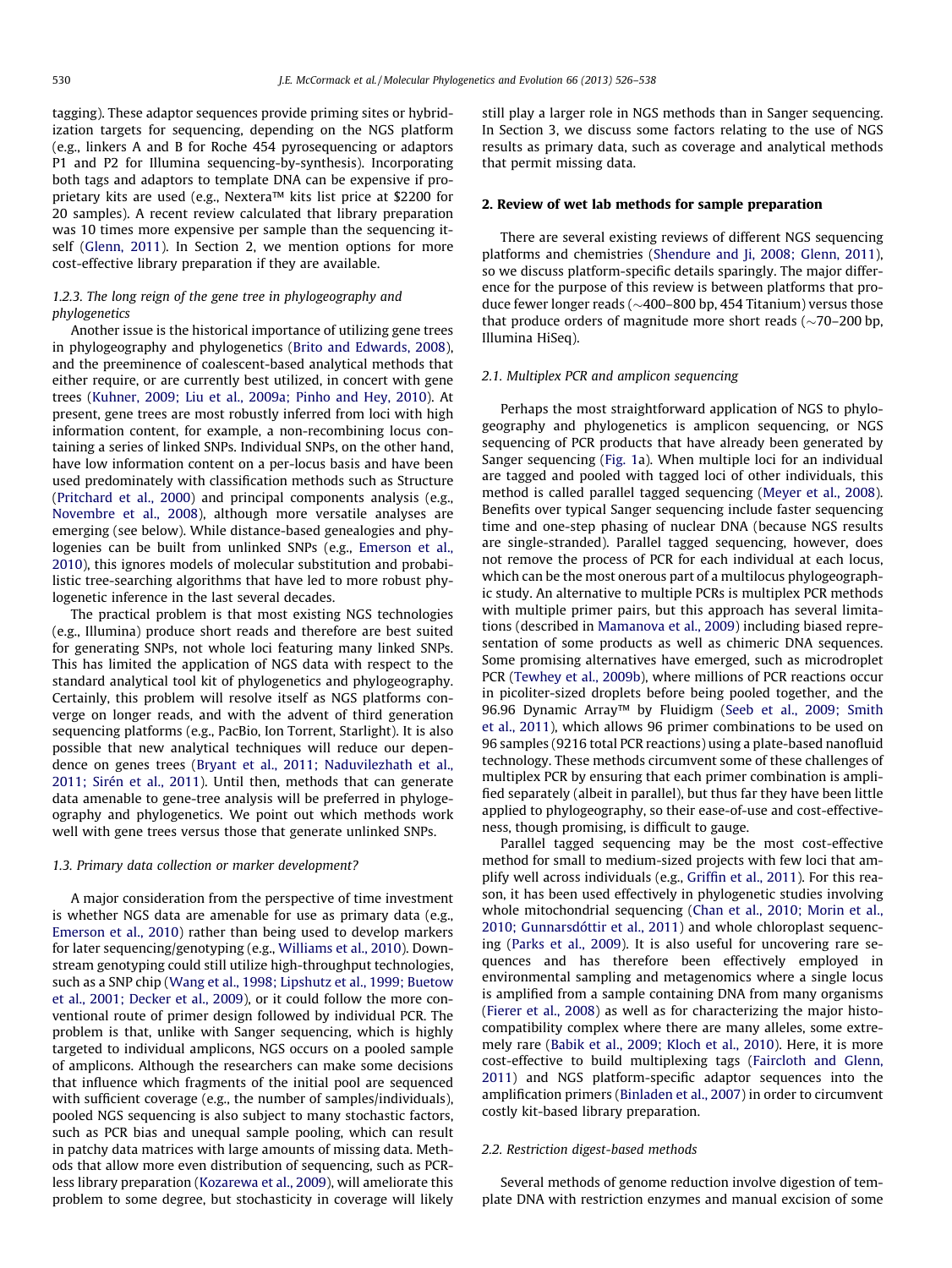fragment size range from an agarose gel to produce a reduced representation library (RRL) ([Fig. 1b](#page-3-0)). RRLs pre-date the existence of NGS ([Altshuler et al., 2000; Nicod and Largiadèr, 2003](#page-9-1)), and library preparation protocols were then adapted to NGS platforms ([Van](#page-11-0) [Tassell et al., 2008](#page-11-0)). No genomic resources are required in advance, so restriction digest-based methods are in many ways ideal for non-model organisms without a close relative with a sequenced genome.

There are several potential drawbacks of restriction digestbased methods. Selecting a fragment size range by manual excision is subject to some human error, potentially leading to fewer orthologous fragments across individuals. There are automated machines for size selection (PippinPrep™ from Sage Science and the Lap-Chip" XT from Caliper LifeSciences), but they are somewhat expensive (currently \$15,000–\$20,000 for equipment). However, methods that add barcodes and adaptors prior to the cutting step allow gel cutting of one pooled sample.

Another issue that has not been well addressed is null alleles, where mutations in the restriction site result in the loss of a fragment in some individuals. Null alleles are easy to detect when mutations in restriction sites are fixed among populations. However, study populations that contain individuals heterozygous for null alleles present a more insidious problem, as it becomes more difficult to distinguish homozygotes from individuals with null alleles. Failure to detect null alleles in highly heterozygous populations could bias diversity statistics and phylogeographic inference.

Another potential drawback is that restriction-digest based methods are not suitable for deep-level phylogenetic studies, as mutations in the restriction sites quickly reduce the number of homologous fragments with increasing phylogenetic distance ([McCormack et al., 2012; Althoff et al., 2007\)](#page-11-0). Finally, most restriction-digest based methods are geared toward SNP generation (using short reads on the Illumina platform), which may not be ideal for researchers focusing on gene trees. However, most protocols could be adapted to platforms that produce longer reads (e.g., 454). We are also optimistic that this problem will likely be alleviated as all NGS platforms converge on longer reads.

### 2.2.1. RAD sequencing

Restriction-site Associated DNA (RAD) sequencing is the NGS method that has made the most impact on phylogeography and phylogenetics to date. As with other similar methods described below, DNA is digested with restriction enzymes and the resulting fragmented are size-selected from an agarose gel and sequenced via NGS. What sets RAD sequencing apart from other methods is that it combines tight control over the fragments resulting from the digest with ultra-deep sequencing across many individuals ([Baird et al., 2008](#page-9-1)). For this reason, it is likely one of the most reproducible of the many restriction digest-based methods. Resulting NGS reads are mined across individuals for SNPs that occur immediately adjacent to common digest sites. This method has proven effective at generating data for marker development ([Miller](#page-11-0) [et al., 2007\)](#page-11-0), genome scans ([Hohenlohe et al., 2010\)](#page-10-0), and building distance-based phylogenies for recent demographic events ([Emer](#page-10-0)[son et al., 2010\)](#page-10-0). So far as we can tell, RAD sequencing has been carried out exclusively on the Illumina platform, which has limited resulting data to SNPs. However, paired-end Illumina sequencing should permit assembly of contigs up to 500 bp ([Etter et al., 2011\)](#page-10-0).

#### 2.2.2. Other restriction digest-based methods

There are several alternatives to RAD sequencing that take advantage of restriction-digest based genome reduction (many are reviewed in [Davey et al., 2011](#page-10-0)). The basic idea of these methods is akin to sequencing Amplified Fragment Length Polymorphism (AFLP) fragments ([Vos et al., 1995](#page-12-0)), except instead of variation in the restriction site, the variation of interest lies between common restriction sites. Variations on this method have been used to generate thousands of SNPs for various organisms of agricultural importance [\(Van Orsouw et al., 2007; Van Tassell et al., 2008; Wied](#page-11-0)[mann et al., 2008; Amaral et al., 2009; Kerstens et al., 2009; Ramos](#page-11-0) [et al., 2009; Sánchez et al., 2009; Hyten et al., 2010a,b\)](#page-11-0), most involving many fewer individuals that would normally be assayed in a typical phylogenetic or phylogeographic study. Recent uses have involved wild populations ([Bers et al., 2010](#page-10-0)) with application to phylogeography ([Gompert et al., 2010; Williams et al., 2010](#page-10-0)).

In one example particularly relevant to phylogenetics, [Decker](#page-10-0) [et al. \(2009\)](#page-10-0) used a digest method to generate >40,000 SNPs and resolved the recent phylogenetic history of extinct and extant ruminants. In this case, [Van Tassell et al. \(2008\)](#page-11-0) discovered the SNPs using a restriction-digest based method and then [Decker](#page-10-0) [et al. \(2009\)](#page-10-0) later genotyped a subset of the SNPs en masse for 61 species using a SNP chip (BeadChip, Illumina). Though producing a well-resolved tree based on a massive amount of data, this study also underscores the analytical limitations of SNP data, as the phylogenetic analysis was restricted to a parsimony method that required categorical coding of the data matrix (e.g., homozygotes coded as ''0'' or ''1'' and heterozygotes coded as polymorphic). In fact, most restriction-digest studies have targeted SNPs with short reads from the Illumina platform. However, two recent studies have used this method in conjunction with 454 sequencing to generate longer loci for use in coalescent-based phylogeographic analysis, in addition to SNP-based assignment tests [\(McCormack et al.,](#page-11-0) [2012; Zellmer et al., in press\)](#page-11-0). Paired-end sequencing should also allow for the generation of whole loci for building gene trees with the Illumina platform. With large numbers of individuals, one economical approach is to add NGS adaptors and individual tags in a PCR step by incorporating them into the primer sequence ([McCor](#page-11-0)[mack et al., 2012; Williams et al., 2010\)](#page-11-0). Streamlined methods for adding adaptors and barcodes, while avoiding the use of proprietary kits, is a much needed area of methodological advancement.

#### 2.3. Target enrichment

Target enrichment (also called ''sequence capture'' or ''targeted resequencing'') involves the selective capture of genomic regions prior to NGS [\(Mamanova et al., 2009\)](#page-11-0). In target enrichment ([Fig. 1](#page-3-0)c), fragmented gDNA is mixed with DNA or RNA probes, which hybridize to gDNA fragments either on an array [\(Albert](#page-9-1) [et al., 2007; Hodges et al., 2007; Okou et al., 2007\)](#page-9-1) or in solution ([Gnirke et al., 2009; Maricic et al., 2010\)](#page-10-0). Non-targeted DNA is then washed away, and targeted DNA is eluted and sequenced simultaneously via NGS.

Compared to restriction-digest methods, in which random fragments are sequenced, target-enrichment is a non-random method of genome reduction. Consequently, it requires some prior genomic resources to design probes, although they can potentially be from distantly related species (see below). One benefit to focusing on specific targets is that fragment size selection is easier and can make use of random genomic shearing (e.g., mechanical, acoustic, or enzymatic) as opposed to the laborious manual size selection step of restriction-based methods. With target enrichment, individual samples can be tagged and multiplexed either post-enrichment or prior to enrichment [\(Kenny et al., 2011](#page-10-0)). The latter technique is especially promising from the perspective of cost per sample given that the probes themselves can be quite expensive.

While the target enrichment technique is well described ([Mamanova et al., 2009\)](#page-11-0), most applications have been directed at human disease genes and exomes ([Albert et al., 2007; Hodges](#page-9-1) [et al., 2007; Ng et al., 2009; Tewhey et al., 2009a\)](#page-9-1). Applications to phylogeography and phylogenetics will largely turn on the description of appropriate probe sets that are conserved enough that they bind genomic DNA across individuals (for phylogeography) and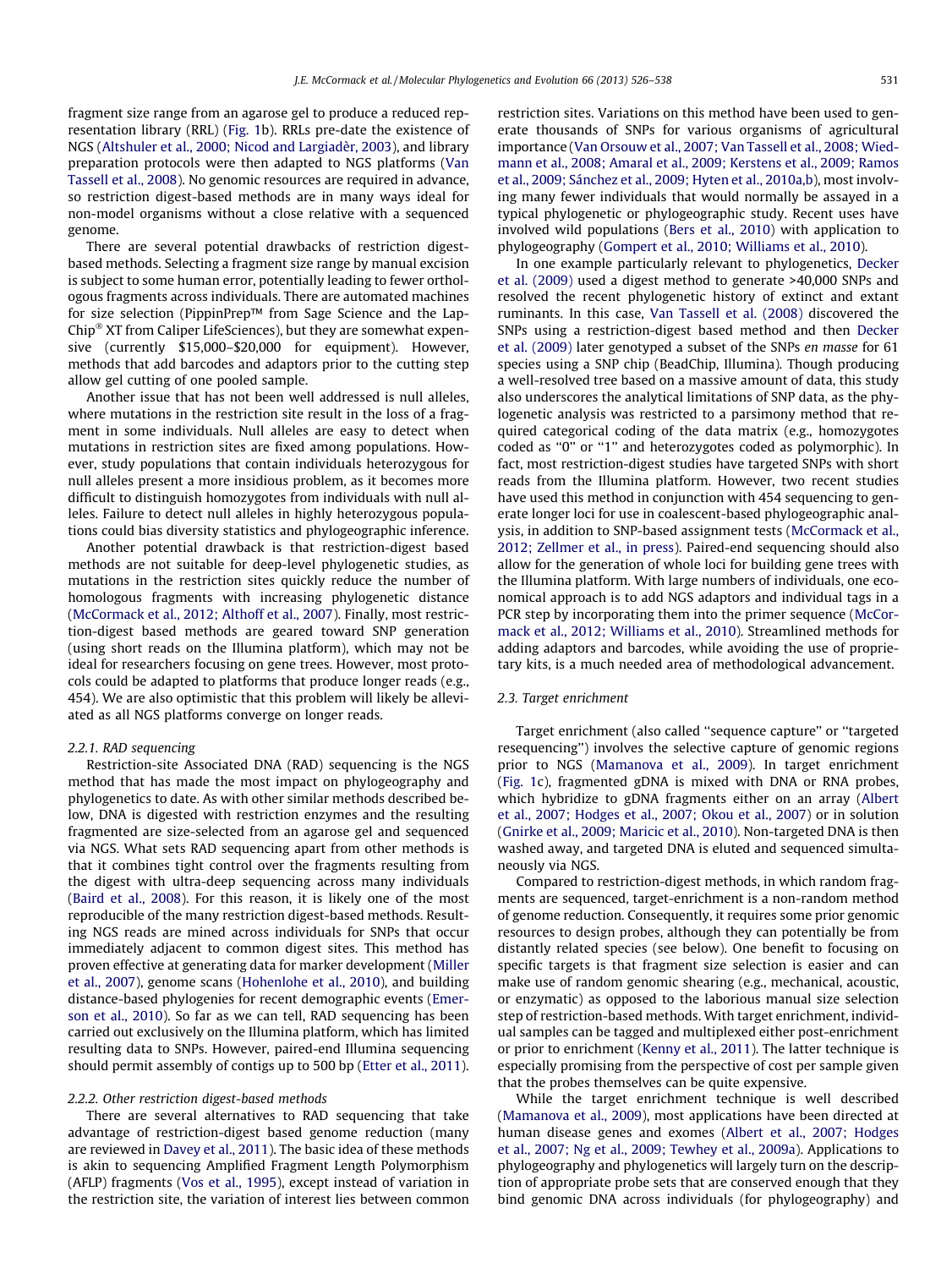species (for phylogenetics) and yet show enough variation to be informative at the time depth of interest. We discuss different options for probe design below. Another promising, related technique is primer extension capture (PEC), which uses relatively short primer sequences as probes for sequence capture. [Briggs et al.](#page-10-0) [\(2009\)](#page-10-0) used PEC to capture and sequence the entire mtDNA genomes of five Neanderthals, allowing for their phylogenetic analysis with modern humans.

A final benefit of target enrichment is that probes can be tiled such that short reads from many tiled sections can later be assembled into larger contigs, obviating the problem of SNPs versus gene trees. This design maximizes the advantages of depth of coverage on a platform like Illumina, while minimizing the drawback of short read length. However, it should be noted that phasing loci generated from tiled probes can be problematic because the individual reads cannot be assigned to their respective chromosomal copies of origin within individuals. Thus, tiling might pose more of a problem for population-level studies, where coalescence among closely-related gene copies can bear strongly on the analysis, than it will for deep-level phylogenetics, where the coalescence times among species dwarf those between individual allele copies.

Once contigs are assembled from tiled reads, the thousands of independent loci that can be draw from target enrichment are ideal for use in species-tree analysis, an emerging systematic paradigm ([Edwards, 2009](#page-10-0)) that has been little applied to phylogenomics. Here, the major problem is likely computational, as many species-tree programs rely on simultaneous optimization of individual gene trees and the species tree (e.g., BEST, [Edwards et al., 2007;](#page-10-0) "BEAST, [Heled and Drummond, 2010](#page-10-0)). Methods that use summary statistics to arrive at a fast, analytical solutions to the species tree ([Liu et al., 2009b](#page-11-0)) offer one potential workaround to this problem, and are currently the only solution for phylogenomic data sets featuring hundreds to thousands of loci. Alternatively, algorithmic methods such as STEM ([Kubatko et al., 2009\)](#page-11-0) take gene trees as input, thus allowing gene trees from individual loci to be estimated in parallel prior to species tree estimation. However, there is a pressing need for further methodological development so that analytical robustness need not be sacrificed for time efficiency.

## 2.3.1. Probe sets designed from ultraconserved elements for phylogenomics

Much like universal priming sites for mitochondrial DNA ([Ko](#page-11-0)[cher et al., 1989](#page-11-0)), conserved probes allow for maximal applicability across taxonomically diverse organisms. A conserved probe works much like a pair of primers located in conserved coding regions, except that variability would be sought in the regions flanking the probe instead of in between primers. What are the options for probe sets that are conserved enough to work across species and higher taxonomic groups for phylogenomics?

One promising development toward universal target enrichment for deep-level phylogenomics is the discovery of ultraconserved elements (UCEs) in mammals ([Bejerano et al., 2004\)](#page-9-1). The exact definition of a UCE differs among studies. Defined loosely, UCEs are genomic regions that show remarkable (in some cases 100%) conservation over a ''long'' stretch of DNA (generally 50– 200 bps) among widely divergent organisms. The structure and function of UCEs is an active area of research. UCEs also possess properties that make them highly desirable as anchors for genetic markers. First, they are found in high numbers throughout the genome. Second, they appear to have little overlap with known paralogous genes [\(Derti et al., 2006\)](#page-10-0), whose occurrence is difficult to detect and can confound phylogenetic inference ([Philippe et al.,](#page-11-0) [2011\)](#page-11-0). Third, because variability increases moving toward the flanks, UCEs and flanking DNA might harbor phylogenetic signal useful for phylogenetic reconstruction at multiple evolutionary timescales [\(Faircloth et al., in press\)](#page-10-0).

A recent study showed that probes designed from UCEs conserved across amniotes (e.g., mammals, reptiles, and birds) have sufficient information content to resolve the primate tree of life and enrich over 800 loci in 9 bird species to resolve the phylogeny of three basal bird lineages ([Faircloth et al., in press\)](#page-10-0). Another study of >2000 UCEs shared among the chicken, zebra finch, and Anolis lizard genomes found that nearly 1000 UCEs could also be located in the 27 mammals with sequenced genomes, elucidating their evolutionary history with as many as 917 loci [\(McCormack et al.,](#page-11-0) [in press](#page-11-0)). Another study used UCE probes to capture a complete data matrix of over 1000 loci for six reptiles [\(Crawford et al., sub](#page-10-0)[mitted for publication\)](#page-10-0). Combined with data obtained from existing genomes of birds and mammals, the resulting phylogeny revealed the evolutionary affinities of turtles with archosaurs (bird and crocodilians) with perfect support. The description of UCEs in diverse animal groups from tetrapods ([Stephen et al., 2008](#page-11-0)) and reptiles ([Janes et al., 2011\)](#page-10-0) to invertebrates and yeast [\(Siepel](#page-11-0) [et al., 2005](#page-11-0)) suggest that conserved probe sets for target enrichment may be applicable across a broad swath of the tree of life.

## 2.3.2. Probe sets designed from closely related genomes and transcriptome libraries

Given the amount of genomic resources now available, and the number of genome sequencing efforts currently being undertaken, it is also becoming feasible to design probe sets more targeted to individual species or groups using the genome of a closely related species. Due to their general conservation, yet high information content found at degenerate third codon positions, exons are a particularly appealing target for sequence capture. As there is currently more transcriptome data available than whole-genome data, probe sets could also be designed from transcriptome libraries, either undertaken especially from the species of interest or mined from existing transcriptomes of closely-related species. The potential drawback is that transcriptome libraries are highly variable depending on tissue type and many other variables. One attempt to align transcriptomes of 10 taxonomically divergent bird species did not find a large number of overlapping loci [\(Kuenster](#page-11-0) [et al., 2010\)](#page-11-0).

## 2.4. Transcriptome sequencing

Sequencing the transcriptome itself (RNA-seq) can be viewed as another method of genomic reduction where the remaining subset of gDNA is not random, as with restriction-digest, but contains the set of expressed genes [\(Marioni et al., 2008; Morin et al., 2008;](#page-11-0) [Wang et al., 2009\)](#page-11-0). While transcriptome sequencing is more prevalent in studies of adaptation and ecological genomics, a recent study by [Hittinger et al. \(2010\)](#page-10-0) showed that transcriptome sequences could be used to recover the known phylogeny of a group of mosquitoes, demonstrating their potential utility to phylogeography and phylogenetics. [Nabholz et al. \(2011\)](#page-11-0) sequenced the brain transcriptomes of nine bird species and used the resulting data to build a phylogeny. Transcriptomes have also been mined for SNPs in a variety of species ([Chepelev et al., 2009; Cánovas et al., 2010;](#page-10-0) [Barbazuk and Schnable, 2011; Geraldes et al., 2011\)](#page-10-0).

#### 3. Data analysis and bioinformatics

## 3.1. The difference between Sanger and NGS data and the importance of coverage

The most obvious difference between Sanger sequence data and NGS data is what is initially most daunting about NGS data: quantity. Simply storing unprocessed NGS data requires significant computer memory and often hardware upgrades or remote (i.e.,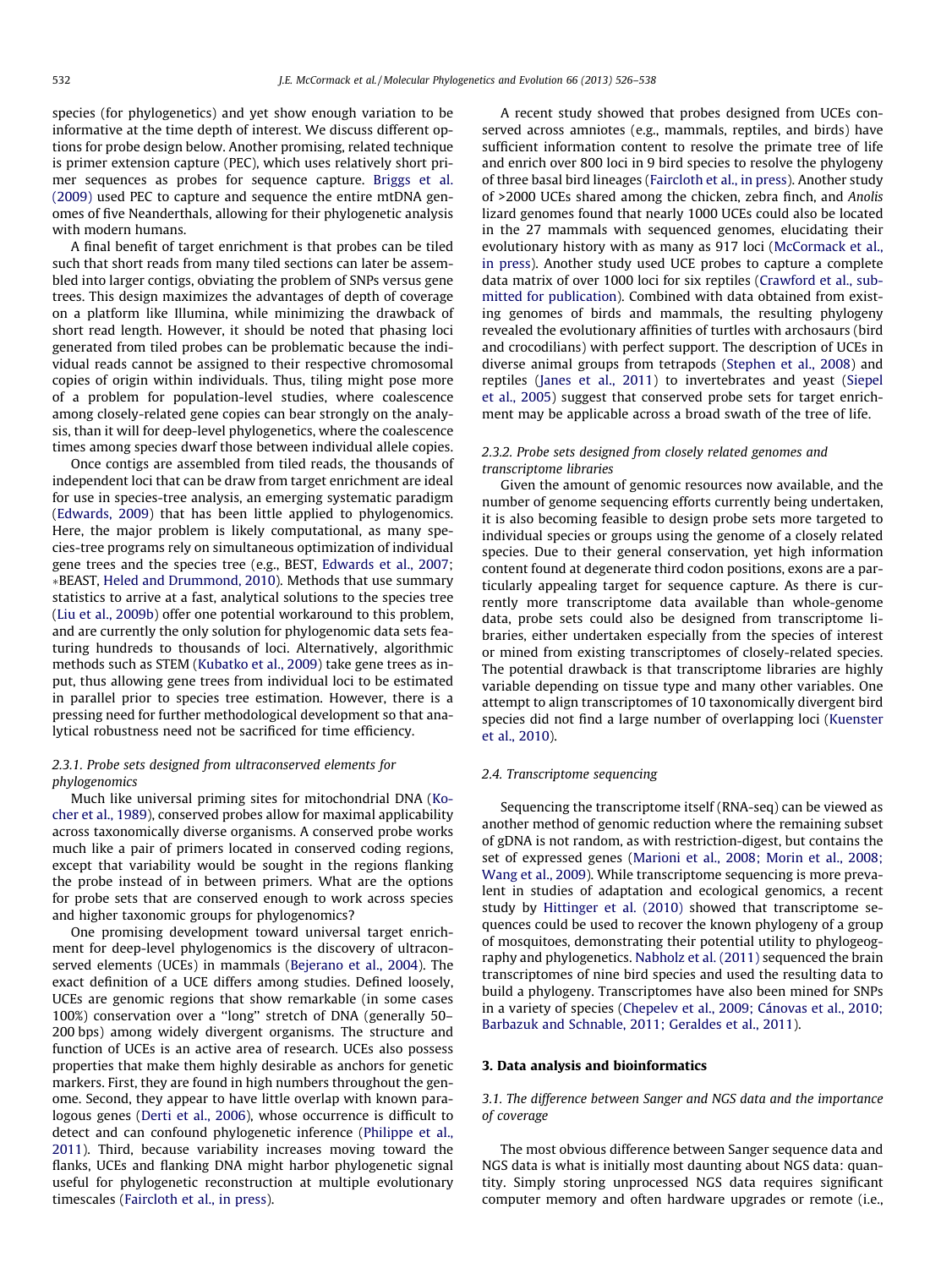online or ''cloud'') storage. Whereas a reasonably large Sanger dataset may contain 500 sequences, typical 454 and Illumina runs generate 1,000,000–2,000,000,000 sequences, and these numbers are increasing rapidly as the sequencing platforms are refined. Data set sizes now are measured in terabytes and file transfer is often conducted through normal postal mail due to the uploading/downloading time and cost of sending files through the internet or cloud. However, logistical difficulties aside, these numbers are in some ways deceptively large, because another major difference between NGS data and Sanger sequence data is the quality of the reads.

Chromatograms are an intuitive way to assess the quality of a given Sanger sequence because the colored peaks are a reflection of the strength of each nucleotide's signal. Frequently, with Sanger data, a human being has evaluated all or most of the bases called by the sequencer. This is not possible with even a small NGS dataset. NGS quality scores are an integral part of the sequence data itself, and come either as a series of integers or letters corresponding to every base called by the NGS platform. These are very different paradigms: with Sanger data you get, in essence, a more or less true snapshot of a pool of amplicons at every position. With NGS data, you get a slightly imperfect representation of some of the amplicons from a sample, along with their associated quality scores. This is why coverage (i.e., the number of reads that support a specific base call) is critically important with NGS data. Coverage affords confidence that every DNA fragment in a pool will be sequenced – and enough times to determine heterozygous positions. Coverage also ensures that NGS sequencing error can be detected and distinguished from heterozygosity.

#### 3.2. Determining orthologous vs. paralogous loci

Although paralogous genes have long presented problems for researchers using Sanger sequence data, the detection of paralogs in Sanger data is relatively straightforward when using targeted primer pairs. A signal of more than two alleles (or more than one allele when mtDNA is studied) in the chromatogram is a clear sign that more than one gene copy has been sequenced. In addition, methods for detecting paralogs, such as SSCP [\(Sunnucks et al.,](#page-11-0) [2000](#page-11-0)), are available for confirmation.

In contrast, NGS occurs on a single strand, so paralogy cannot be detected until after data are aligned. Evidence for paralogy from NGS alignments includes any biological signal that too many alleles have been grouped into a single, putatively homologous locus (e.g., three alleles for a diploid). These signals include (but are not limited to) more than two bases at a particular position (especially with greater than 1X coverage) or elevated values for observed heterozygosity at a given position in an alignment. Additionally, when viewing alignments of one's data, it is often obvious that too much variation exists for a single locus ([Fig. 2\)](#page-7-0); for this reason, it is a good idea to become familiar with some raw data, even if there is too much to check them all manually. One complication is that low coverage and uneven read distribution generated by stochasticity in PCR and sequencing can mask this evidence. To avoid paralogous loci, some researchers have eliminated the alignments (or contigs) with the highest coverage ([Emerson et al., 2010\)](#page-10-0) because copy number variants are often correlated with high coverage loci in NGS data [\(Alkan et al., 2009\)](#page-9-1). Designating a maximum coverage cutoff is less than ideal, however, because one may end up throwing out good data. A method that incorporates error rate and evaluates all reads in an alignment to assign a measure of confidence in the number of supported alleles would be highly desirable and awaits development.

## 3.3. From raw NGS output to formats appropriate for phylogeography and phylogenetics

## 3.3.1. Filtering unprocessed NGS data and quality control

The first step in processing raw NGS data is eliminating low quality reads (quality control or QC), where ''low quality'' is generally determined by the user within some broad guidelines. When these values are reported, one frequently sees a minimum default value of  $Q > 20$  (e.g., [Oliver et al., 2010; Medinger et al., 2011\)](#page-11-0), where Q is the quality assigned to a base. This translates to a 0.01 probability of a base call being inaccurate, or 99% accuracy. Many programs will QC raw NGS output (see [Table 2\)](#page-8-0). QC can also include discarding sequences shorter than some value, which is appropriate when there is a good idea for the target size, as with the restriction digest-based methods described above. One may also choose to discard sequence length outliers, as these are often associated with sequencing error ([Oliver et al., 2010\)](#page-11-0) or any reads containing an unidentified base (''N'').

The second step of filtering is to sort the data by tag and remove primer and barcode sequence (if necessary) from the flanks of the reads. This is often performed by custom Perl or Python scripts, but



<span id="page-7-0"></span>Fig. 2. The combined effect of PCR bias, PCR error, and sequencing error on calling alleles for paralogous loci. (a) Duplications (dotted lines) produce paralogs. (b) Paralogs accumulate different mutations to result in an underlying genetic signal for the eight paralogous loci. (c) Stochastic PCR bias during the amplification step of NGS library preparation results in some of the loci being amplified more than others, and one locus not being amplified at all. (d) PCR error during the amplification step results in another layer of stochastic noise. (e) Error during NGS adds an additional layer of noise. (f) The two alleles that would be called from the reads in (e) if they were processed in an allelecalling program like PRGmatic ([Hird et al., 2011](#page-10-0)). Scanning the alignment by eye or by applying heterozygosity tests indicates that the alignment actually contains multiple paralogous loci.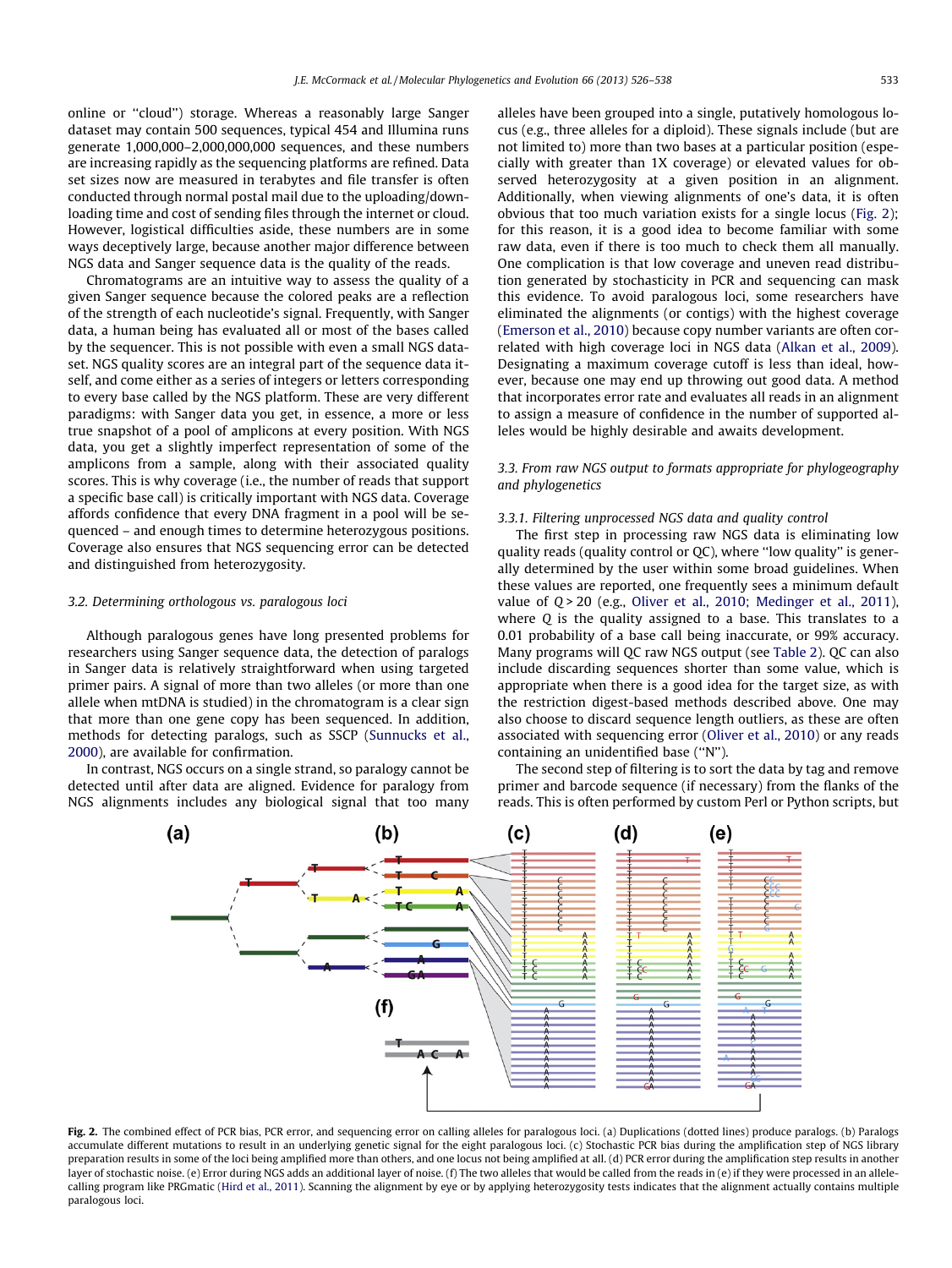#### Table 2

| Programs for quality control, assembling, and analyzing NGS data for phylogeography and phylogenetics. |  |  |  |  |
|--------------------------------------------------------------------------------------------------------|--|--|--|--|
|                                                                                                        |  |  |  |  |
|                                                                                                        |  |  |  |  |
|                                                                                                        |  |  |  |  |

| $\mathsf{X}$<br>C<br>Y<br><b>CLOTU</b><br>Internet<br>Kumar et al. (2011)<br>Automated<br><b>BLAST</b><br>$\mathbb{R}$<br>Y<br>Galaxy<br>X<br>X<br>Internet<br>Goecks et al. (2010)<br>R, D<br>X<br>$\mathsf{x}$<br>X<br>X<br>DNAstar SeqMan<br>N<br>Windows, MacOSX, Linux<br>http://www.dnastar.com<br>Ngen<br><b>CLC</b> Genomics<br>R, D<br>X<br>N<br>X<br>X<br>MacOSX, Linux, Windows<br>http://www.clcbio.com/<br>Workbench<br>R, D<br>X<br>N<br>X<br>X<br>WindowsVista, MacOSX<br>Geneious<br>http://www.geneious.com/<br>X<br>X<br>X<br>X<br>Y<br><b>GATK</b><br>MacOSX, Linux<br>DePristo et al. (2011)<br>X<br>Y<br><b>RDP</b><br>Microbial DNA<br>Internet<br>Cole et al. (2009)<br>Pyrosequencing<br>Analyses<br>Pipeline<br>Y<br>Mothur<br>X<br>Windows, MacOSX, Linux<br>http://www.mothur.org/<br>$\mathsf C$<br>$\mathsf{X}$<br>X<br>Y<br><b>STACKS</b><br>Genetic<br>Catchen et al. (2011)<br>Unix<br>mapping<br>C<br>Y<br>CAP3<br>Windows, MacOSX, Linux,<br>Huang and Madan (1999)<br>Solaris, Internet<br>X<br>C, D<br>X<br>Y<br>MacOSX<br>PRGmatic<br>Hird et al. (2011)<br>Y<br>D<br>Simpson et al. (2009)<br>ABySS<br>Any<br>X<br>R<br>X<br>Y<br>SAMtools<br>Unix<br>Li et al. (2009)<br>R<br>Y<br><b>BWA</b><br>Any (C++ source)<br>Li and Durbin (2009)<br>Y<br>R<br>Windows, MacOSX, Linux<br><b>Bowtie</b><br>Langmead et al. (2010)<br>R<br>Y<br>Unix<br>Slater and Birney (2005)<br>Exonerate<br>R<br>Y<br>MacOSX, Linux<br>Hercus, C. 2009. http://<br>Novocraft<br>www.novocraft.com<br>R<br>Y<br>MacOSX. Linux<br>Lunter and Goodson, 2011<br>Stampy<br>R, D<br>Y<br>SOAP<br>X<br>Any (C++ source)<br>Li et al. (2008)<br>X<br><b>MIRA</b><br>R, D<br>Y<br>MacOSX, Linux<br>Automatic error<br>Chevreux et al. (1999)<br>removal<br>$R^*$ , $D$<br>Velvet<br>Y<br>MacOSX, Linux, cygwin<br>Zerbino and Birney (2008)<br>X<br>Y<br>Windows, MacOSX, Linux<br><b>Bambino</b><br>X<br>Edmonson et al. (2011)<br>X<br>Y<br>VarScan<br>Any (JAVA source)<br>Koboldt et al. (2009)<br>X<br>N<br>Linux<br>Illumina propietary<br>Casava<br>X<br>Y<br>Tablet<br>Windows, MacOSX, Linux,<br>Milne et al. (2010) | Program | <b>OC</b> | Alignment | Allele<br>Calling | <b>SNP</b><br>Calling | Visualization | Open<br>Source? | <b>Computer Platforms</b> | Other Functions | References |
|----------------------------------------------------------------------------------------------------------------------------------------------------------------------------------------------------------------------------------------------------------------------------------------------------------------------------------------------------------------------------------------------------------------------------------------------------------------------------------------------------------------------------------------------------------------------------------------------------------------------------------------------------------------------------------------------------------------------------------------------------------------------------------------------------------------------------------------------------------------------------------------------------------------------------------------------------------------------------------------------------------------------------------------------------------------------------------------------------------------------------------------------------------------------------------------------------------------------------------------------------------------------------------------------------------------------------------------------------------------------------------------------------------------------------------------------------------------------------------------------------------------------------------------------------------------------------------------------------------------------------------------------------------------------------------------------------------------------------------------------------------------------------------------------------------------------------------------------------------------------------------------------------------------------------------------------------------------------------------------------------------------------------------------------------------------------------------------------------------------------------------------|---------|-----------|-----------|-------------------|-----------------------|---------------|-----------------|---------------------------|-----------------|------------|
|                                                                                                                                                                                                                                                                                                                                                                                                                                                                                                                                                                                                                                                                                                                                                                                                                                                                                                                                                                                                                                                                                                                                                                                                                                                                                                                                                                                                                                                                                                                                                                                                                                                                                                                                                                                                                                                                                                                                                                                                                                                                                                                                        |         |           |           |                   |                       |               |                 |                           |                 |            |
|                                                                                                                                                                                                                                                                                                                                                                                                                                                                                                                                                                                                                                                                                                                                                                                                                                                                                                                                                                                                                                                                                                                                                                                                                                                                                                                                                                                                                                                                                                                                                                                                                                                                                                                                                                                                                                                                                                                                                                                                                                                                                                                                        |         |           |           |                   |                       |               |                 |                           |                 |            |
|                                                                                                                                                                                                                                                                                                                                                                                                                                                                                                                                                                                                                                                                                                                                                                                                                                                                                                                                                                                                                                                                                                                                                                                                                                                                                                                                                                                                                                                                                                                                                                                                                                                                                                                                                                                                                                                                                                                                                                                                                                                                                                                                        |         |           |           |                   |                       |               |                 |                           |                 |            |
|                                                                                                                                                                                                                                                                                                                                                                                                                                                                                                                                                                                                                                                                                                                                                                                                                                                                                                                                                                                                                                                                                                                                                                                                                                                                                                                                                                                                                                                                                                                                                                                                                                                                                                                                                                                                                                                                                                                                                                                                                                                                                                                                        |         |           |           |                   |                       |               |                 |                           |                 |            |
|                                                                                                                                                                                                                                                                                                                                                                                                                                                                                                                                                                                                                                                                                                                                                                                                                                                                                                                                                                                                                                                                                                                                                                                                                                                                                                                                                                                                                                                                                                                                                                                                                                                                                                                                                                                                                                                                                                                                                                                                                                                                                                                                        |         |           |           |                   |                       |               |                 |                           |                 |            |
|                                                                                                                                                                                                                                                                                                                                                                                                                                                                                                                                                                                                                                                                                                                                                                                                                                                                                                                                                                                                                                                                                                                                                                                                                                                                                                                                                                                                                                                                                                                                                                                                                                                                                                                                                                                                                                                                                                                                                                                                                                                                                                                                        |         |           |           |                   |                       |               |                 |                           |                 |            |
|                                                                                                                                                                                                                                                                                                                                                                                                                                                                                                                                                                                                                                                                                                                                                                                                                                                                                                                                                                                                                                                                                                                                                                                                                                                                                                                                                                                                                                                                                                                                                                                                                                                                                                                                                                                                                                                                                                                                                                                                                                                                                                                                        |         |           |           |                   |                       |               |                 |                           |                 |            |
|                                                                                                                                                                                                                                                                                                                                                                                                                                                                                                                                                                                                                                                                                                                                                                                                                                                                                                                                                                                                                                                                                                                                                                                                                                                                                                                                                                                                                                                                                                                                                                                                                                                                                                                                                                                                                                                                                                                                                                                                                                                                                                                                        |         |           |           |                   |                       |               |                 |                           |                 |            |
|                                                                                                                                                                                                                                                                                                                                                                                                                                                                                                                                                                                                                                                                                                                                                                                                                                                                                                                                                                                                                                                                                                                                                                                                                                                                                                                                                                                                                                                                                                                                                                                                                                                                                                                                                                                                                                                                                                                                                                                                                                                                                                                                        |         |           |           |                   |                       |               |                 |                           |                 |            |
|                                                                                                                                                                                                                                                                                                                                                                                                                                                                                                                                                                                                                                                                                                                                                                                                                                                                                                                                                                                                                                                                                                                                                                                                                                                                                                                                                                                                                                                                                                                                                                                                                                                                                                                                                                                                                                                                                                                                                                                                                                                                                                                                        |         |           |           |                   |                       |               |                 |                           |                 |            |
|                                                                                                                                                                                                                                                                                                                                                                                                                                                                                                                                                                                                                                                                                                                                                                                                                                                                                                                                                                                                                                                                                                                                                                                                                                                                                                                                                                                                                                                                                                                                                                                                                                                                                                                                                                                                                                                                                                                                                                                                                                                                                                                                        |         |           |           |                   |                       |               |                 |                           |                 |            |
|                                                                                                                                                                                                                                                                                                                                                                                                                                                                                                                                                                                                                                                                                                                                                                                                                                                                                                                                                                                                                                                                                                                                                                                                                                                                                                                                                                                                                                                                                                                                                                                                                                                                                                                                                                                                                                                                                                                                                                                                                                                                                                                                        |         |           |           |                   |                       |               |                 |                           |                 |            |
|                                                                                                                                                                                                                                                                                                                                                                                                                                                                                                                                                                                                                                                                                                                                                                                                                                                                                                                                                                                                                                                                                                                                                                                                                                                                                                                                                                                                                                                                                                                                                                                                                                                                                                                                                                                                                                                                                                                                                                                                                                                                                                                                        |         |           |           |                   |                       |               |                 |                           |                 |            |
|                                                                                                                                                                                                                                                                                                                                                                                                                                                                                                                                                                                                                                                                                                                                                                                                                                                                                                                                                                                                                                                                                                                                                                                                                                                                                                                                                                                                                                                                                                                                                                                                                                                                                                                                                                                                                                                                                                                                                                                                                                                                                                                                        |         |           |           |                   |                       |               |                 |                           |                 |            |
|                                                                                                                                                                                                                                                                                                                                                                                                                                                                                                                                                                                                                                                                                                                                                                                                                                                                                                                                                                                                                                                                                                                                                                                                                                                                                                                                                                                                                                                                                                                                                                                                                                                                                                                                                                                                                                                                                                                                                                                                                                                                                                                                        |         |           |           |                   |                       |               |                 |                           |                 |            |
|                                                                                                                                                                                                                                                                                                                                                                                                                                                                                                                                                                                                                                                                                                                                                                                                                                                                                                                                                                                                                                                                                                                                                                                                                                                                                                                                                                                                                                                                                                                                                                                                                                                                                                                                                                                                                                                                                                                                                                                                                                                                                                                                        |         |           |           |                   |                       |               |                 |                           |                 |            |
|                                                                                                                                                                                                                                                                                                                                                                                                                                                                                                                                                                                                                                                                                                                                                                                                                                                                                                                                                                                                                                                                                                                                                                                                                                                                                                                                                                                                                                                                                                                                                                                                                                                                                                                                                                                                                                                                                                                                                                                                                                                                                                                                        |         |           |           |                   |                       |               |                 |                           |                 |            |
|                                                                                                                                                                                                                                                                                                                                                                                                                                                                                                                                                                                                                                                                                                                                                                                                                                                                                                                                                                                                                                                                                                                                                                                                                                                                                                                                                                                                                                                                                                                                                                                                                                                                                                                                                                                                                                                                                                                                                                                                                                                                                                                                        |         |           |           |                   |                       |               |                 |                           |                 |            |
|                                                                                                                                                                                                                                                                                                                                                                                                                                                                                                                                                                                                                                                                                                                                                                                                                                                                                                                                                                                                                                                                                                                                                                                                                                                                                                                                                                                                                                                                                                                                                                                                                                                                                                                                                                                                                                                                                                                                                                                                                                                                                                                                        |         |           |           |                   |                       |               |                 |                           |                 |            |
|                                                                                                                                                                                                                                                                                                                                                                                                                                                                                                                                                                                                                                                                                                                                                                                                                                                                                                                                                                                                                                                                                                                                                                                                                                                                                                                                                                                                                                                                                                                                                                                                                                                                                                                                                                                                                                                                                                                                                                                                                                                                                                                                        |         |           |           |                   |                       |               |                 |                           |                 |            |
|                                                                                                                                                                                                                                                                                                                                                                                                                                                                                                                                                                                                                                                                                                                                                                                                                                                                                                                                                                                                                                                                                                                                                                                                                                                                                                                                                                                                                                                                                                                                                                                                                                                                                                                                                                                                                                                                                                                                                                                                                                                                                                                                        |         |           |           |                   |                       |               |                 |                           |                 |            |
|                                                                                                                                                                                                                                                                                                                                                                                                                                                                                                                                                                                                                                                                                                                                                                                                                                                                                                                                                                                                                                                                                                                                                                                                                                                                                                                                                                                                                                                                                                                                                                                                                                                                                                                                                                                                                                                                                                                                                                                                                                                                                                                                        |         |           |           |                   |                       |               |                 |                           |                 |            |
|                                                                                                                                                                                                                                                                                                                                                                                                                                                                                                                                                                                                                                                                                                                                                                                                                                                                                                                                                                                                                                                                                                                                                                                                                                                                                                                                                                                                                                                                                                                                                                                                                                                                                                                                                                                                                                                                                                                                                                                                                                                                                                                                        |         |           |           |                   |                       |               |                 |                           |                 |            |
|                                                                                                                                                                                                                                                                                                                                                                                                                                                                                                                                                                                                                                                                                                                                                                                                                                                                                                                                                                                                                                                                                                                                                                                                                                                                                                                                                                                                                                                                                                                                                                                                                                                                                                                                                                                                                                                                                                                                                                                                                                                                                                                                        |         |           |           |                   |                       |               |                 |                           |                 |            |
|                                                                                                                                                                                                                                                                                                                                                                                                                                                                                                                                                                                                                                                                                                                                                                                                                                                                                                                                                                                                                                                                                                                                                                                                                                                                                                                                                                                                                                                                                                                                                                                                                                                                                                                                                                                                                                                                                                                                                                                                                                                                                                                                        |         |           |           |                   |                       |               |                 | Solaris                   |                 |            |

QC = quality control.

R = reference.

 $D = de novo$ 

C = cluster generation.

Velvet can use reference reads but it treats them as "just another" read, not a reference.

there are some free online services such as the Ribosomal Database Project's Pyrosequencing Pipeline ([Cole et al., 2009](#page-10-0)), the Galaxy website, or Mothur [\(Table 2\)](#page-8-0). If one has selected a set of error-correcting tags (see above), one must make the choice whether to retain primer sequence and/or tags that contain errors (and how many errors are permitted). Although it may be tempting to relax quality standards to increase the number of reads retained, lowquality data will usually require more coverage, for instance for high-confidence heterozygote calls.

#### 3.3.2. Alignments

Calling genotypes (SNPs or haplotypes) requires alignments, i.e. sets of homologous reads. Whereas processing and filtering NGS data is, at its most basic, a matter of text manipulation and editing, alignments require computational resources and efficient algorithms. There are two types of alignment methods, those that use a reference and those that do not (de novo). A reference does not necessarily imply a reference genome, such as that from a model organism, but rather some information on the output reads, including, for example, the probe sequences used for target enrichment.

<span id="page-8-0"></span>A good, de novo assembler (e.g., Velvet, see [Table 2](#page-8-0)) is the gold standard for analysis, but requires considerable computation time and resources. On the other hand, using a reference allows very quick alignment since alignment of high-quality reads can be restricted to the reference (instead of requiring pairwise comparison to each other). There are many NGS analytical tools that align a set of reads to a reference (see [Table 2](#page-8-0)). If no reference is available, for example in most of the restriction-digest based methods, there are clustering programs (like CAP3), which, like de novo assemblers, collect reads into groups within a given percent similarity (in addition to other parameters) and generate alignments from these clusters. Several pipelines offer streamlined solutions for taking raw data (without a reference genome) to called genotypes ([Table 2\)](#page-8-0). Two examples of open-source software are PRGmatic [\(Hird et al.,](#page-10-0) [2011\)](#page-10-0), which builds high-confidence clusters into a provisionalreference genome, to which all reads are then aligned; and Stacks ([Catchen et al., 2011](#page-10-0)), in which ''stacks'' of reads corresponding to loci are created, permitting genotype calling. Many commercially available multi-functional programs will do pre-processing and alignments [\(Table 2](#page-8-0)).

## 3.3.3. Genotype calling

The final step in taking raw NGS data to a format that is useable for phylogeography and phylogenetics is genotype calling, or calling two (diploid) alleles from all the reads for a given SNP or locus (for a thorough review, see [Nielsen et al., 2011\)](#page-11-0). In its most straightforward application, genotype calling can be conducted based on threshold values. For instance, a base position would be declared a valid SNP if polymorphism were detected in a certain threshold percentage of total reads for an individual (say 20%). In some cases, thresholds can lead to bias toward rare alleles ([Johnson](#page-10-0) [and Slatkin, 2008\)](#page-10-0). Thus, more statistically savvy genotype calling algorithms are based on probability theory, which permit incorporation of sequencing error ([Johnson and Slatkin, 2006; Hellmann](#page-10-0)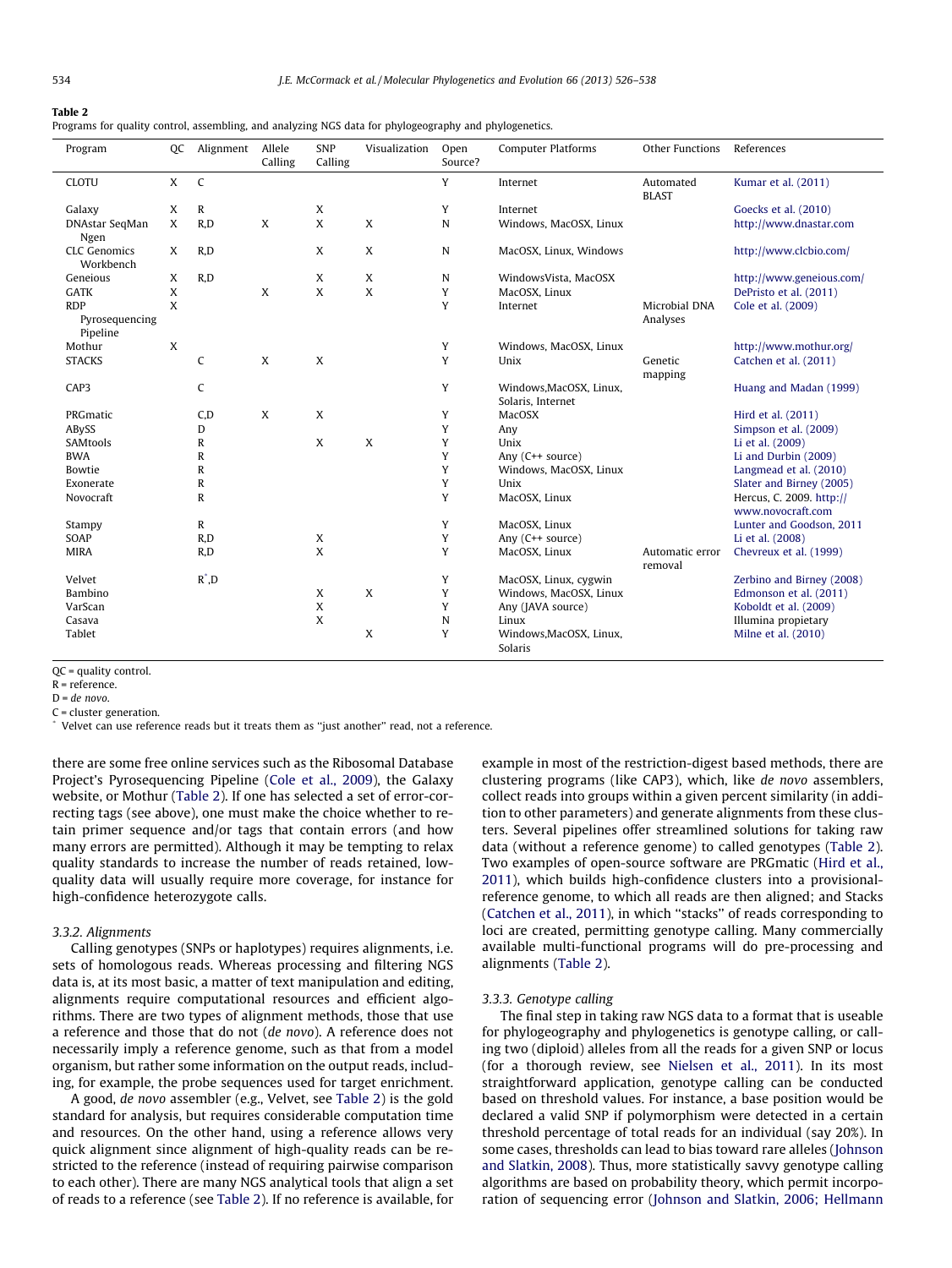[et al., 2008; Lynch, 2009; Hohenlohe et al., 2010; Andolfatto et al.,](#page-10-0) [2011; Gompert and Buerkle, 2011](#page-10-0)).

Pooling individuals is another way of generating population-level allele frequency data [\(Cutler and Jensen, 2010\)](#page-10-0). It saves money by limiting the number of barcode adaptors or library preparations needed and can be useful for marker discovery and describing some divergence statistics such as  $F_{ST}$  [\(Gompert et al., 2010; Kofler](#page-10-0) [et al., 2011](#page-10-0)). However, it prevents simultaneous genotype calling at the level of the individual as well as paralog detection on the basis of observed heterozygosity. For the purposes of using NGS for phylogeography and phylogenetics, there seems to be much to gain by adding tags to individuals instead of population pools.

#### 3.4. Data analysis

Because most existing NGS studies in phylogeography and phylogenetics are based on SNPs [\(Emerson et al., 2010; Gompert et al.,](#page-10-0) [2010; Williams et al., 2010](#page-10-0)), most analytical approaches used to date are those amenable to SNP data, such as PCA and Structure (for phylogeography) and distance-based methods for inferring phylogenies. PCA has the limitation that it requires complete data matrices (or statistical imputation of missing data), and some methods (especially the restriction-digest methods) are prone to missing data. While a full treatment of NGS data analysis demands its own review, our observation is that NGS data as it is currently being produced is too computationally demanding for the popular suite of probabilistic coalescence-based methods that form the core of phylogenetic and phylogeographic analysis (e.g., BEAST, IMa, species-tree analysis), although using subsets of the data is always an option. We note two trends: (1) longer NGS reads are making analysis with gene trees more feasible and (2) SNP data are increasingly useful for testing demographic hypotheses, for example those involving gene flow [\(Durand et al., 2011](#page-10-0)). We address future prospects for data analysis in the next section.

### 4. Future directions

This is a time of incredible transition in sequencing technology. It is difficult to predict what the future holds, but it seems clear that at some point the important technological advances for phylogeographers and phylogeneticists will plateau with the emergence of affordable whole-genome sequencing. Although the technology currently exists for reasonably inexpensive genome sequencing on the Illumina Hi-Seq platform, the cost for the number of individuals typically employed in a phylogeographic or phylogenetic project is still beyond the reach of most labs. Perhaps more important than the technology is the pace of change to analytical resources. Phylogeography and phylogenetics is built on a firm foundation of resources for analyzing discrete loci. Meanwhile, whole genome analysis is still in its infancy (e.g., [Sims](#page-11-0) [et al., 2009; Vishnoi et al., 2010](#page-11-0)). We argue that, practically speaking, we are less limited by technology than we are by the ability of research labs – i.e., humans – to adapt to new technologies and effectively harness their information content. Thus we echo the sentiments of [Davey et al. \(2011\)](#page-10-0) that sequencing methods based on reduced representations of the genome (however they are targeted) will remain useful for many years to come, until a strong foundation for analyzing whole genomes emerges. One beneficial contribution of whole-genome analysis will be to incorporate recombination into phylogenetic inference instead of ignoring it or mitigating its effects, as is the current mode when analyzing discrete loci.

<span id="page-9-1"></span><span id="page-9-0"></span>An advance needed immediately is that current software for analyzing phylogenetic and population genetic data needs to be scaled-up to handle hundreds of loci in a reasonable timeframe. For example, although some analytical solutions to defining a species tree from many gene trees are nearly as accurate as probabilistic methods and return an answer almost instantaneously [\(Liu](#page-11-0) [et al., 2009b\)](#page-11-0), probabilistic methods are still more robust in most cases and preferred for difficult questions. The trade-off is whether we are willing to sacrifice some degree of accuracy or certitude in order to have an answer at all, or at least on a timeline suited to today's fast-paced speed of publishing. Alternatively, more thorough probabilistic methods will need to be streamlined and made more efficient.

Finally, as phylogeography becomes more genomic, it is only natural that it will increasingly merge with the now largely separate field of ecological genomics (or adaptation genomics). After all, both investigate the speciation process, but differ principally in their focus on adaptive versus neutral processes and their concomitant use of different subsets of markers. Ecological genomics has utilized candidate genes and, increasingly, the full subset of expressed genes interrogated with transcriptome sequencing. Phylogeography has traditionally used ''neutrally evolving'' markers; however, there are few phylogeographers that would not also be interested in the actual genes underlying speciation in their system. This joint interest is already flourishing in research utilizing genome scans to detect outlier loci potentially under selection from a large pool of other loci experiencing background (i.e., neutral) divergence. These studies have mostly employed AFLPs, thus it is no surprise that similar analytical techniques geared toward restriction-digest based NGS data (Section 2.2) are also now appearing ([Hohenlohe et al., 2010; Gompert and Buerkle, 2011\)](#page-10-0). We assume the integration of neutral and adaptive speciation processes will only accelerate with continuing analytical and technological advances at the level of the genome.

#### Acknowledgments

Funding was provided by the National Science Foundation (DEB-0956069 and DEB-0841729). We thank members of the Brumfield and Carstens labs, J. Good, T. Glenn, B. Faircloth, J.-M. Roulliard, and S. Herke for conversations regarding next-generation sequencing and comments on the manuscript.

#### References

- Albert, T.J., Molla, M.N., Muzny, D.M., Nazareth, L., Wheeler, D., Song, X., Richmond, T.A., Middle, C.M., Rodesch, M.J., Packard, C.J., 2007. Direct selection of human genomic loci by microarray hybridization. Nat. Methods 4, 903–905.
- Alkan, C., Kidd, J.M., Marques-Bonet, T., Aksay, G., Antonacci, F., Hormozdiari, F., Kitzman, J.O., Baker, C., Malig, M., Mutlu, O., 2009. Personalized copy number and segmental duplication maps using next-generation sequencing. Nat. Genet. 41, 1061–1067.
- Althoff, D.M., Gitzendanner, M.A., Segraves, K.A., 2007. The utility of amplified fragment length polymorphisms in phylogenetics: a comparison of homology within and between genomes. Syst. Biol. 56, 477–484.
- Altshuler, D., Pollara, V.J., Cowles, C.R., Van Etten, W.J., Baldwin, J., Linton, L., Lander, E.S., 2000. A SNP map of the human genome generated by reduced representation shotgun sequencing. Nature 407, 513–516.
- Amaral, A.J., Megens, H.J., Kerstens, H.H.D., Heuven, H., Dibbits, B., Crooijmans, R.P.M.A., Den Dunnen, J.T., Groenen, M.A.M., 2009. Application of massive parallel sequencing to whole genome SNP discovery in the porcine genome. BMC Genomics 10, 374.
- Andolfatto, P., Davison, D., Erezyilmaz, D., Hu, T.T., Mast, J., Sunayama-Morita, T., Stern, D.L., 2011. Multiplexed shotgun genotyping for rapid and efficient genetic mapping. Genome Res. 21, 610–617.
- Babik, W., Taberlet, P., Ejsmond, M.J.A.N., Radwan, J., 2009. New generation sequencers as a tool for genotyping of highly polymorphic multilocus MHC system. Mol. Ecol. Resour. 9, 713–719.
- Baird, N.A., Etter, P.D., Atwood, T.S., Currey, M.C., Shiver, A.L., Lewis, Z.A., Selker, E.U., Cresko, W.A., Johnson, E.A., 2008. Rapid SNP discovery and genetic mapping using sequenced RAD markers. PLoS One 3, e3376.
- Barbazuk, W.B., Schnable, P.S., 2011. SNP discovery by transcriptome pyrosequencing. Methods Mol. Biol. 729, 225–246.
- Bejerano, G., Pheasant, M., Makunin, I., Stephen, S., Kent, W.J., Mattick, J.S., Haussler, D., 2004. Ultraconserved elements in the human genome. Science 304, 1321.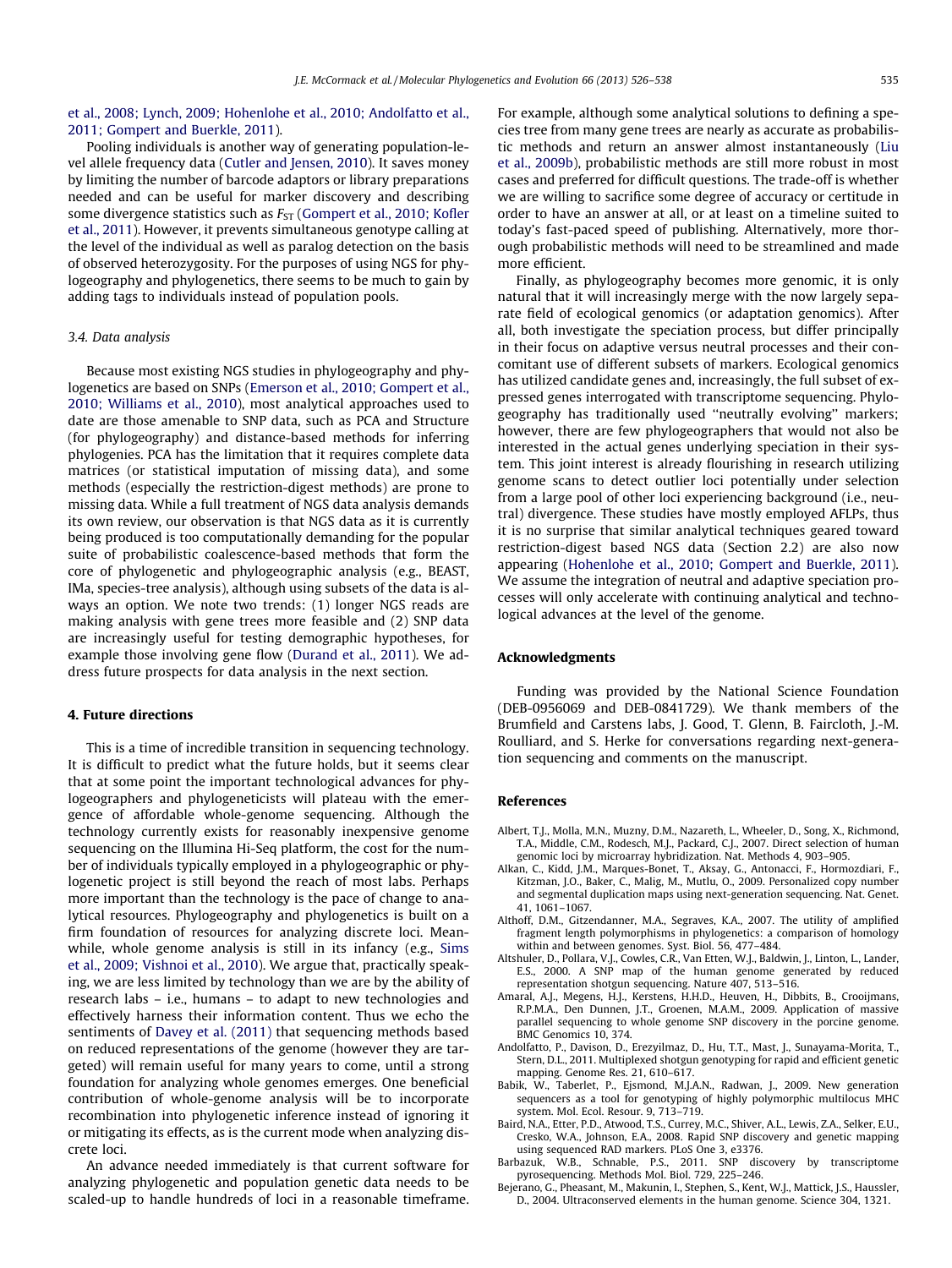- Bers, N.E.M.V., Oers, K.V., Kerstens, H.H.D., Dibbits, B.W., Crooijmans, R.P.M.A., Visser, M.E., Groenen, M.A.M., 2010. Genome wide SNP detection in the great tit Parus major using high throughput sequencing. Mol. Ecol. 19, 89–99.
- Binladen, J., Gilbert, M.T., Bollback, J.P., Panitz, F., Bendixen, C., Nielsen, R., Willerslev, E., 2007. The use of coded PCR primers enables high-throughput sequencing of multiple homolog amplification products by 454 parallel sequencing. PLoS One 2, e197.
- Briggs, A.W., Good, J.M., Green, R.E., Krause, J., Maricic, T., Stenzel, U., Lalueza-Fox, C., Rudan, P., Brajkovi, D., Ku an, Ž., 2009. Targeted retrieval and analysis of five Neandertal mtDNA genomes. Science 325, 318–321.
- Brito, P.H., Edwards, S.V., 2008. Multilocus phylogeography and phylogenetics using sequence-based markers. Genetica 135, 439–455.
- Bryant, D., Bouckaert, R., Felsenstein, J., Rosenberg, N., RoyChoudhury, A., 2011. Inferring species trees directly from biallelic genetic markers: bypassing gene trees in a full coalescent analysis. <[http://arxiv.org/abs/0910.4193>](http://arxiv.org/abs/0910.4193).
- Buetow, K.H., Edmonson, M., MacDonald, R., Clifford, R., Yip, P., Kelley, J., Little, D.P., Strausberg, R., Koester, H., Cantor, C.R., 2001. High-throughput development and characterization of a genomewide collection of gene-based single nucleotide polymorphism markers by chip-based matrix-assisted laser desorption/ionization time-of-flight mass spectrometry. Proc. Natl Acad. Sci. USA 98, 581–584.
- Cánovas, A., Rincon, G., Islas-Trejo, A., Wickramasinghe, S., Medrano, J.F., 2010. SNP discovery in the bovine milk transcriptome using RNA-Seq technology. Mamm. Genome 21, 592–598.
- Catchen, J., Amores, A., Hohenlohe, P., Cresko, W., Postlethwait, J., 2011. Stacks: building and genotyping loci de novo from short-read sequences. G3: Genes, Genomes, Genetics 1, 171–182.
- Chan, Y.C., Roos, C., Inoue-Murayama, M., Inoue, E., Shih, C.C., Pei, K.J.C., Vigilant, L., 2010. Mitochondrial genome sequences effectively reveal the phylogeny of Hylobates gibbons. PLoS One 5, e14419.
- Chepelev, I., Wei, G., Tang, Q., Zhao, K., 2009. Detection of single nucleotide variations in expressed exons of the human genome using RNA-Seq. Nucleic Acids Res. 37, e106.
- Chevreux, B., Wetter, T., Suhai, S., 1999. Genome sequence assembly using trace signals and additional sequence information. In: Computer Science and Biology: Proceedings of the German Conference on Bioinformatics (GCB), vol. 99, pp. 45– 56.
- Cole, J.R., Wang, Q., Cardenas, E., Fish, J., Chai, B., Farris, R.J., Kulam-Syed-Mohideen, A.S., McGarrell, D.M., Marsh, T., Garrity, G.M., Tiedje, J.M., 2009. The ribosomal database project: improved alignments and new tools for rRNA analysis. Nucleic Acids Res. 37, D141–D145.
- Craig, D.W., Pearson, J.V., Szelinger, S., Sekar, A., Redman, M., Corneveaux, J.J., Pawlowski, T.L., Laub, T., Nunn, G., Stephan, D.A., 2008. Identification of genetic variants using bar-coded multiplexed sequencing. Nat. Methods 5, 887–893.
- Crawford, N.G., Faircloth, B.C., McCormack, J.E., Brumfield, R.T., Winker, K., Glenn, T.C., submitted for publication. Targeted high-throughput sequencing shows that turtles ally with archosaurs.
- Cutler, D.J., Jensen, J.D., 2010. To pool, or not to pool? Genetics 186, 41–43.
- Davey, J.W., Hohenlohe, P.A., Etter, P.D., Boone, J.Q., Catchen, J.M., Blaxter, M.L., 2011. Genome-wide genetic marker discovery and genotyping using nextgeneration sequencing. Nat. Rev. Genet. 12, 499–510.
- Decker, J.E., Pires, J.C., Conant, G.C., McKay, S.D., Heaton, M.P., Chen, K., Cooper, A., Vilkki, J., Seabury, C.M., Caetano, A.R., 2009. Resolving the evolution of extant and extinct ruminants with high-throughput phylogenomics. Proc. Natl Acad. Sci. USA 106, 18644–18649.
- DePristo, M.A., Banks, E., Poplin, R., et al., 2011. A framework for variation discovery and genotyping using next-generation DNA sequencing data. Nat. Genet. 43, 491–498.
- Derti, A., Roth, F.P., Church, G.M., Wu, C.-t., 2006. Mammalian ultraconserved elements are strongly depleted among segmental duplications and copy number variants. Nat. Genet. 38, 1216–1220.
- Durand, E.Y., Patterson, N., Reich, D., Slatkin, M., 2011. Testing for ancient admixture between closely related populations. Mol. Biol. Evol. 28, 2239–2252.
- Edmonson, M.N., Zhang, J., Yan, C., et al., 2011. Bambino: a variant detector and alignment viewer for next-generation sequencing data in the SAM/BAM format. Bioinformatics 27, 865–866.
- <span id="page-10-1"></span>Edwards, S.V., 2008. PERSPECTIVE: a smörgåsbord of markers for avian ecology and evolution. Mol. Ecol. 17, 945–946.
- Edwards, S.V., 2009. Is a new and general theory of molecular systematics emerging? Evolution 63, 1–19.
- Edwards, S.V., Liu, L., Pearl, D.K., 2007. High-resolution species trees without concatenation. Proc. Natl Acad. Sci. USA 104, 5841–5936.
- Ekblom, R., Galindo, J., 2010. Applications of next generation sequencing in molecular ecology of non-model organisms. Heredity 107, 1–15.
- Emerson, K.J., Merz, C.R., Catchen, J.M., Hohenlohe, P.A., Cresko, W.A., Bradshaw, W.E., Holzapfel, C.M., 2010. Resolving postglacial phylogeography using highthroughput sequencing. Proc. Natl Acad. Sci. USA 107, 16196–16200.
- Etter, P.D., Preston, J.L., Bassham, S., Cresko, W.A., Johnson, E.A., 2011. Local de novo assembly of RAD paired-end contigs using short sequencing reads. PLoS One 6, e18561.
- Faircloth, B.C., Glenn, T.C., 2011. Large sets of edit-metric sequence identification tags to facilitate large-scale multiplexing of reads from massively parallel sequencing. [<http://hdl.handle.net/10101/npre.2011.5672.1>](http://hdl.handle.net/10101/npre.2011.5672.1).
- <span id="page-10-0"></span>Faircloth, B.C., McCormack, J.E., Crawford, N.G., Brumfield, R.T., Glenn, T.C., in press. Ultraconserved elements anchor thousands of genetic markers for target enrichment spanning multiple evolutionary timescales. Syst. Biol.
- Fierer, N., Hamady, M., Lauber, C.L., Knight, R., 2008. The influence of sex, handedness, and washing on the diversity of hand surface bacteria. Proc. Natl Acad. Sci. USA 105, 17994–17999.
- Geraldes, A., Pang, J., Thiessen, N., Cezard, T., Moore, R., Zhao, Y., Tam, A., Wang, S., Friedmann, M., Birol, I., 2011. SNP discovery in black cottonwood (Populus trichocarpa) by population transcriptome resequencing. Mol. Ecol. Resour. 11 (Suppl. 1), 81–92.
- Glenn, T.C., 2011. Field guide to next-generation DNA sequencers. Mol. Ecol. Res. 11, 759–769.
- Gnirke, A., Melnikov, A., Maguire, J., Rogov, P., LeProust, E.M., Brockman, W., Fennell, T., Giannoukos, G., Fisher, S., Russ, C., 2009. Solution hybrid selection with ultralong oligonucleotides for massively parallel targeted sequencing. Nat. Biotechnol. 27, 182–189.
- Goecks, J., Nekrutenko, A., Taylor, J., Team, T.G., 2010. Galaxy: a comprehensive approach for supporting accessible, reproducible, and transparent computational research in the life sciences. Genome Biol. 11, R86.
- Gompert, Z., Buerkle, C.A., 2011. A hierarchical Bayesian model for next-generation population genomics. Genetics 187, 903–917.
- Gompert, Z., Forister, M.L., Fordyce, J.A., Nice, C.C., Williamson, R.J., Buerkle, C.A., 2010. Bayesian analysis of molecular variance in pyrosequences quantifies population genetic structure across the genome of Lycaeides butterflies. Mol. Ecol. 19, 1473–2455.
- Griffin, P.C., Robin, C., Hoffmann, A.A., 2011. A next-generation sequencing method for overcoming the multiple gene copy problem in polyploid phylogenetics, applied to Poa grasses. BMC Biol. 9, 19.
- Gunnarsdóttir, E.D., Li, M., Bauchet, M., Finstermeier, K., Stoneking, M., 2011. Highthroughput sequencing of complete human mtDNA genomes from the Philippines. Genome Res. 21, 1–11.
- Hamady, M., Walker, J.J., Harris, J.K., Gold, N.J., Knight, R., 2008. Error-correcting barcoded primers for pyrosequencing hundreds of samples in multiplex. Nat. Methods 5, 235–237.
- Heled, J., Drummond, A.J., 2010. Bayesian inference of species trees from multilocus data. Mol. Biol. Evol. 27, 570–580.
- Hellmann, I., Mang, Y., Gu, Z., Li, P., De La Vega, F.M., Clark, A.G., Nielsen, R., 2008. Population genetic analysis of shotgun assemblies of genomic sequences from multiple individuals. Genome Res. 18, 1020–1029.
- Hird, S.M., Brumfield, R.T., Carstens, B.C., 2011. PRGmatic: an efficient pipeline for collating genome enriched second generation sequencing data using a 'provisional reference genome'. Mol. Ecol. Res. 11, 743–748.
- Hittinger, C.T., Johnston, M., Tossberg, J.T., Rokas, A., 2010. Leveraging skewed transcript abundance by RNA-Seq to increase the genomic depth of the tree of life. Proc. Natl Acad. Sci. USA 107, 1476–1481.
- Hodges, E., Xuan, Z., Balija, V., Kramer, M., Molla, M.N., Smith, S.W., Middle, C.M., Rodesch, M.J., Albert, T.J., Hannon, G.J., 2007. Genome-wide in situ exon capture for selective resequencing. Nat. Genet. 39, 1522–1527.
- Hohenlohe, P.A., Amish, S., Catchen, J.M., Allendorf, F.W., Luikart, G., 2011. RAD sequencing identifies thousands of SNPs for assessing hybridization between rainbow trout and westslope cutthroat trout. Mol. Ecol. Res. 11 (Supp. 1), 117– 122.
- Hohenlohe, P.A., Bassham, S., Etter, P.D., Stiffler, N., Johnson, E.A., Cresko, W.A., 2010. Population genomics of parallel adaptation in threespine stickleback using sequenced RAD tags. PLoS Genet. 6, e1000862.
- Huang, X., Madan, A., 1999. CAP3: A DNA sequence assembly program. Genome Res. 9, 868–877.
- Hyten, D.L., Cannon, S.B., Song, Q., Weeks, N., Fickus, E.W., Shoemaker, R.C., Specht, J.E., Farmer, A.D., May, G.D., Cregan, P.B., 2010a. High-throughput SNP discovery through deep resequencing of a reduced representation library to anchor and orient scaffolds in the soybean whole genome sequence. BMC Genomics 11, 38.
- Hyten, D.L., Song, Q., Fickus, E.W., Quigley, C.V., Lim, J.S., Choi, I.Y., Hwang, E.Y., Pastor-Corrales, M., Cregan, P.B., 2010b. High-throughput SNP discovery and assay development in common bean. BMC Genomics 11, 475.
- Janes, D.E., Chapus, C., Gondo, Y., Clayton, D.F., Sinha, S., Blatti, C.A., Organ, C.L., Fujita, M.K., Balakrishnan, C.N., Edwards, S.V., 2011. Reptiles and mammals have differentially retained long conserved noncoding sequences from the Amniote ancestor. Genome Biol. Evol. 3, 102–113.
- Johnson, P.L.F., Slatkin, M., 2006. Inference of population genetic parameters in metagenomics: a clean look at messy data. Genome Res. 16, 1320–1327.
- Johnson, P.L.F., Slatkin, M., 2008. Accounting for bias from sequencing error in population genetic estimates. Mol. Biol. Evol. 25, 199–206.
- Kenny, E.M., Cormican, P., Gilks, W.P., Gates, A.S., O'Dushlaine, C.T., Pinto, C., Corvin, A.P., Gill, M., Morris, D.W., 2011. Multiplex target enrichment using DNA indexing for ultra-high throughput SNP detection. DNA Res. 18, 31–38.
- Kerstens, H.H.D., Crooijmans, R.P.M.A., Veenendaal, A., Dibbits, B.W., Chin-A-Woeng, T.F.C., den Dunnen, J.T., Groenen, M.A.M., 2009. Large scale single nucleotide polymorphism discovery in unsequenced genomes using second generation high throughput sequencing technology: applied to turkey. BMC Genomics 10, 479.
- Kloch, A., Babik, W., Bajer, A., Si Ski, E., Radwan, J., 2010. Effects of an MHC DRB genotype and allele number on the load of gut parasites in the bank vole Myodes glareolus. Mol. Ecol. 19, 255–265.
- Knowles, L.L., 2009. Statistical phylogeography. Annu. Rev. Ecol. Evol. Syst. 40, 593– 612.
- Koboldt, D.C., Chen, K., Wylie, T., et al., 2009. VarScan: variant detection in massively parallel sequencing of individual and pooled samples. Bioinformatics 25, 3.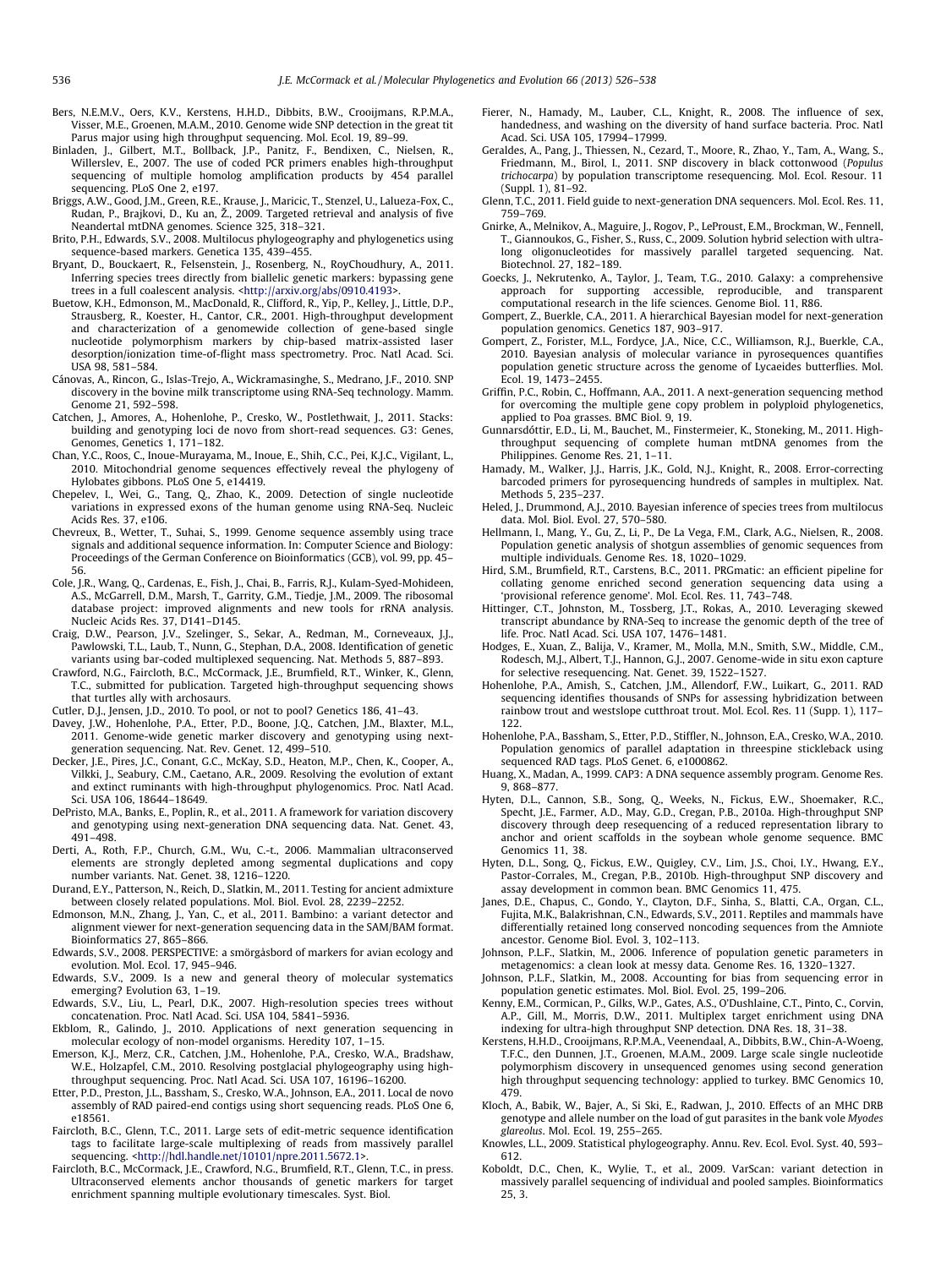- Kocher, T.D., Thomas, W.K., Meyer, A., Edwards, S.V., Pääbo, S., Villablanca, F.X., Wilson, A.C., 1989. Dynamics of mitochondrial DNA evolution in animals: amplification and sequencing with conserved primers. Proc. Natl Acad. Sci. USA 86, 6196–6200.
- Kofler, R., Orozco-terWengel, P., De Maio, N., Pandey, R.V., Nolte, V., Futschik, A., Kosiol, C., Schlötterer, C., 2011. PoPoolation: a toolbox for population genetic analysis of next generation sequencing data from pooled individuals. PLoS One 6, e15925.
- Kozarewa, I., Ning, Z., Quail, M.A., Sanders, M.J., Berriman, M., Turner, D.J., 2009. Amplification-free Illumina sequencing-library preparation facilitates improved mapping and assembly of (G+C)-biased genomes. Nat. Methods 6, 291–295.
- Kubatko, L.S., Carstens, B.C., Knowles, L.L., 2009. STEM: species tree estimation using maximum likelihood for gene trees under coalescence. Bioinformatics 25, 971– 973.
- Kuenster, A., Wolf, J.B.W., Backstrom, N., Whitney, O., Balakrishnan, C.N., Day, L., Edwards, S.V., Janes, D.E., Schlinger, B.A., Wilson, R.K., 2010. Comparative genomics based on massive parallel transcriptome sequencing reveals patterns of substitution and selection across 10 bird species. Mol. Ecol. 19, 266–276.
- Kuhner, M.K., 2009. Coalescent genealogy samplers: windows into population history. Trends Ecol. Evol. 24, 86–93.
- Kumar, S., Carlsen, T., Mevik, B.H., et al., 2011. CLOTU: an online pipeline for processing and clustering of 454 amplicon reads into OTUs followed by taxonomic annotation. BMC Bioinformatics 12, 182.
- Langmead, B., Trapnell, C., Pop, M., Salzburg, S.L., 2010. Ultrafast and memoryefficient alignment of short DNA sequences to the human genome. Genome Biol. 10, R25.
- Lerner, H.R.L., Fleischer, R.C., 2010. Prospects for the use of next-generation sequencing methods in ornithology. Auk 127, 4–15.
- Li, H., Durbin, R., 2009. Fast and accurate short read alignment with Burrows– Wheeler transform. Bioinformatics 25, 7.
- Li, R., Li, Y., Kristiansen, K., Wang, J., 2008. SOAP: short oligonucleotide alignment program. Bioinformatics 24, 713–714.
- Li, H., Handsaker, B., Wysoker, A., et al., 2009. The sequence alignment/map format and SAMtools. Bioinformatics 25, 2078–2079.
- Lipshutz, R.J., Fodor, S.P.A., Gingeras, T.R., Lockhart, D.J., 1999. High density synthetic oligonucleotide arrays. Nat. Genet. 21 (Suppl. 1), 20–24.
- Liu, L., Yu, L., Kubatko, L., Pearl, D.K., Edwards, S.V., 2009a. Coalescent methods for estimating phylogenetic trees. Mol. Phyl. Evol. 53, 320–328.
- Liu, L., Yu, L., Pearl, D.K., Edwards, S.V., 2009b. Estimating species phylogenies using coalescence times among sequences. Syst. Biol. 58, 468–477.
- Lunter, G., Goodson, M., 2011. Stampy: a statistical algorithm for sensitive and fast mapping of Illumina sequence reads. Genome Res. 21, 936–939.
- Lynch, M., 2009. Estimation of allele frequencies from high-coverage genomesequencing projects. Genetics 182, 295–301.
- Mamanova, L., Coffey, A.J., Scott, C.E., Kozarewa, I., Turner, E.H., Kumar, A., Howard, E., Shendure, J., Turner, D.J., 2009. Target-enrichment strategies for nextgeneration sequencing. Nat. Methods 7, 111–118.
- Mardis, E.R., 2008. The impact of next-generation sequencing technology on genetics. Trends Genet. 24, 133–141.
- Maricic, T., Whitten, M., Pääbo, S., 2010. Multiplexed DNA sequence capture of mitochondrial genomes using PCR products. PLoS One 5, e14004.
- Marioni, J.C., Mason, C.E., Mane, S.M., Stephens, M., Gilad, Y., 2008. RNA-seq: an assessment of technical reproducibility and comparison with gene expression arrays. Genome Res. 18, 1509–1517.
- McCormack, J.E., Faircloth, B.C., Crawford, N.G., Gowaty, P.A., Brumfield, R.T., Glenn, T.C., in press. Ultraconserved elements are novel phylogenomic markers that resolve placental mammal phylogeny when combined with species-tree analysis. Genome Res., [doi:10.1101/gr.125864.111](http://dx.doi.org/10.1101/gr.125864.111).
- McCormack, J.E., Maley, J.M., Hird, S.M., Derryberry, E.P., Graves, G.R., Brumfield, R.T., 2012. Next-generation sequencing reveals population genetic structure and a species tree for recent bird divergences. Mol. Phyl. Evol. 62, 397–406.
- Medinger, R., Nolte, V., Pandey, R.V., Jost, S., Ottenwälder, B., Schlötterer, C., Boenigk, J., 2011. Diversity in a hidden world: potential and limitation of next generation sequencing for surveys of molecular diversity of eukaryotic microorganisms. Mol. Ecol. 19 (Suppl. S1), 32–40.
- <span id="page-11-1"></span>Meyer, M., Stenzel, U., Hofreiter, M., 2008. Parallel tagged sequencing on the 454 platform. Nat. Protoc. 3, 267–278.
- Milne, I., Bayer, M., Cardle, L., et al., 2010. Tablet next generation sequence assembly visualization. Bioinformatics 26, 401–402.
- Miller, M.R., Dunham, J.P., Amores, A., Cresko, W.A., Johnson, E.A., 2007. Rapid and cost-effective polymorphism identification and genotyping using restriction site associated DNA (RAD) markers. Genome. Res. 17, 240–248.
- Morin, R.D., Bainbridge, M., Fejes, A., Hirst, M., Krzywinski, M., Pugh, T.J., McDonald, H., Varhol, R., Jones, S.J.M., Marra, M.A., 2008. Profiling the HeLa S3 transcriptome using randomly primed cDNA and massively parallel shortread sequencing. Biotechniques 45, 81–94.
- Morin, P.A., Archer, F.I., Foote, A.D., Vilstrup, J., Allen, E.E., Wade, P., Durban, J., Parsons, K., Pitman, R., Li, L., 2010. Complete mitochondrial genome phylogeographic analysis of killer whales (Orcinus orca) indicates multiple species. Genome Res. 20, 908–916.
- Nabholz, B., Künstner, A., Wang, R., Jarvis, E., Ellegren, H., 2011. Dynamic evolution of base composition: causes and consequences in avian phylogenomics. Mol. Biol. Evol. 28, 2197–2210.
- <span id="page-11-0"></span>Naduvilezhath, L., Rose, L.E., Metzler, D., 2011. Jaatha: a fast composite likelihood approach to estimate demographic parameters. Mol. Ecol. 20, 2709–2723.
- Neiman, M., Lundin, S., Savolainen, P., Ahmadian, A., Andersen, M., 2011. Decoding a substantial set of samples in parallel by massive sequencing. PLoS One 6, e17785.
- Ng, S.B., Turner, E.H., Robertson, P.D., Flygare, S.D., Bigham, A.W., Lee, C., Shaffer, T., Wong, M., Bhattacharjee, A., Eichler, E.E., 2009. Targeted capture and massively parallel sequencing of 12 human exomes. Nature 461, 272–276.
- Nicod, J.C., Largiadèr, C.R., 2003. SNPs by AFLP (SBA): a rapid SNP isolation strategy for non model organisms. Nucleic Acids Res. 31, e19.
- Nielsen, R., Paul, J.S., Albrechtsen, A., Song, Y.S., 2011. Genotype and SNP calling from next-generation sequencing data. Nat. Rev. Genet. 12, 443–451.
- Novembre, J., Johnson, T., Bryc, K., Kutalik, Z., Boyko, A.R., Auton, A., Indap, A., King, K.S., Bergmann, S., Nelson, M.R., 2008. Genes mirror geography within Europe. Nature 456, 98–101.
- Okou, D.T., Steinberg, K.M., Middle, C., Cutler, D.J., Albert, T.J., Zwick, M.E., 2007. Microarray-based genomic selection for high-throughput resequencing. Nat. Methods 4, 907–909.
- Oliver, T.A., Garfield, D.A., Manier, M.K., Haygood, R., Wray, G.A., Palumbi, S.R., 2010. Whole-genome positive selection and habitat-driven evolution in a shallow and a deep-sea urchin. Genome Biol. Evol. 2, 800–814.
- Parks, M., Cronn, R., Liston, A., 2009. Increasing phylogenetic resolution at low taxonomic levels using massively parallel sequencing of chloroplast genomes. BMC Biol. 7, 84.
- Philippe, H., Brinkmann, H., Lavrov, D.V., Littlewood, D.T.J., Manuel, M., Wörheide, G., Baurain, D., 2011. Resolving difficult phylogenetic questions: why more sequences are not enough. PLoS Biol. 9, e1000602.
- Pinho, C., Hey, J., 2010. Divergence with gene flow: models and data. Annu. Rev. Ecol. Evol. Syst. 41, 215–230.
- Pritchard, J.K., Stephens, M., Donnelly, P., 2000. Inference of population structure using multilocus genotype data. Genetics 155, 945–959.
- Ramos, A.M., Crooijmans, R., Affara, N.A., Amaral, A.J., Archibald, A.L., Beever, J.E., Bendixen, C., Churcher, C., Clark, R., Dehais, P., 2009. Design of a high density SNP genotyping assay in the pig using SNPs identified and characterized by next generation sequencing technology. PLoS One 4, e6524.
- Rice, A.M., Rudh, A., Ellegren, H., Qvarnström, A., 2011. A guide to the genomics of ecological speciation in natural animal populations. Ecol. Lett. 14, 9–18.
- Sánchez, C.C., Smith, T.P.L., Wiedmann, R.T., Vallejo, R.L., Salem, M., Yao, J., Rexroad, C.E., 2009. Single nucleotide polymorphism discovery in rainbow trout by deep sequencing of a reduced representation library. BMC Genomics 10, 559.
- Seeb, J.E., Pascal, C.E., Ramakrishnan, R., Seeb, L.W., 2009. SNP genotyping by the 5 nuclease reaction: advances in high throughput genotyping with non-model organisms. In: Komar, A.A. (Ed.), Single Nucleotide Polymorphisms, Methods in Molecular Biology. Humana Press, Totowa, New Jersey, pp. 277–292.
- Shendure, J., Ji, H., 2008. Next-generation DNA sequencing. Nat. Biotechnol. 26, 1135–1145.
- Siepel, A., Bejerano, G., Pedersen, J.S., Hinrichs, A.S., Hou, M., Rosenbloom, K., Clawson, H., Spieth, J., Hillier, L.D.W., Richards, S., 2005. Evolutionarily conserved elements in vertebrate, insect, worm, and yeast genomes. Genome Res. 15, 1034–1050.
- Simpson, J.T., Wong, K., Jackman, S.D., et al., 2009. ABySS: a parallel assembler for short read sequence data. Genome Res. 19, 1117–1123.
- Sims, G.E., Jun, S.R., Wu, G.A., Kim, S.H., 2009. Alignment-free genome comparison with feature frequency profiles (FFP) and optimal resolutions. Proc. Natl Acad. Sci. USA 106, 2677–2682.
- Sirén, J., Marttinen, P., Corander, J., 2011. Reconstructing population histories from single nucleotide polymorphism data. Mol. Biol. Evol. 28, 673–683.
- Slater, G., Birney, E., 2005. Automated generation of heuristics for biological sequence comparison. BMC Bioinformatics 6, 31.
- Smith, M.J., Pascal, C.E., Grauvogel, Z., Habicht, C., Seeb, J.E., Seeb, L.W., 2011. Multiplex preamplification PCR and microsatellite validation enables accurate single nucleotide polymorphism genotyping of historical fish scales. Mol. Ecol. Res. 11, 268–277.
- Stapley, J., Reger, J., Feulner, P.G.D., Smadja, C., Galindo, J., Ekblom, R., Bennison, C., Ball, A.D., Beckerman, A.P., Slate, J., 2010. Adaptation genomics: the next generation. Trends Ecol. Evol. 25, 705–712.
- Stephen, S., Pheasant, M., Makunin, I.V., Mattick, J.S., 2008. Large-scale appearance of ultraconserved elements in tetrapod genomes and slowdown of the molecular clock. Mol. Biol. Evol. 25, 402–408.
- Sunnucks, P., Wilson, A.C.C., Beheregaray, L.B., Zenger, K., French, J., Taylor, A.C., 2000. SSCP is not so difficult: the application and utility of single-stranded conformation polymorphism in evolutionary biology and molecular ecology. Mol. Ecol. 9, 1699–1710.
- Tewhey, R., Nakano, M., Wang, X., Pabón-Peña, C., Novak, B., Giuffre, A., Lin, E., Happe, S., Roberts, D.N., LeProust, E.M., 2009a. Enrichment of sequencing targets from the human genome by solution hybridization. Genome Biol. 10, R116.
- Tewhey, R., Warner, J.B., Nakano, M., Libby, B., Medkova, M., David, P.H., Kotsopoulos, S.K., Samuels, M.L., Hutchison, J.B., Larson, J.W., 2009b. Microdroplet-based PCR enrichment for large-scale targeted sequencing. Nat. Biotechnol. 27, 1025–1031.
- Thomson, R.C., Wang, I.A.N.J., Johnson, J.R., 2010. Genome enabled development of DNA markers for ecology, evolution and conservation. Mol. Ecol. 19, 2184–2195.
- Van Orsouw, N.J., Hogers, R.C.J., Janssen, A., Yalcin, F., Snoeijers, S., Verstege, E., Schneiders, H., Van Der Poel, H., Van Oeveren, J., Verstegen, H., 2007. Complexity reduction of polymorphic sequences (CRoPS™): a novel approach for large-scale polymorphism discovery in complex genomes. PLoS One 2, e1172.
- Van Tassell, C.P., Smith, T.P.L., Matukumalli, L.K., Taylor, J.F., Schnabel, R.D., Lawley, C.T., Haudenschild, C.D., Moore, S.S., Warren, W.C., Sonstegard, T.S., 2008. SNP